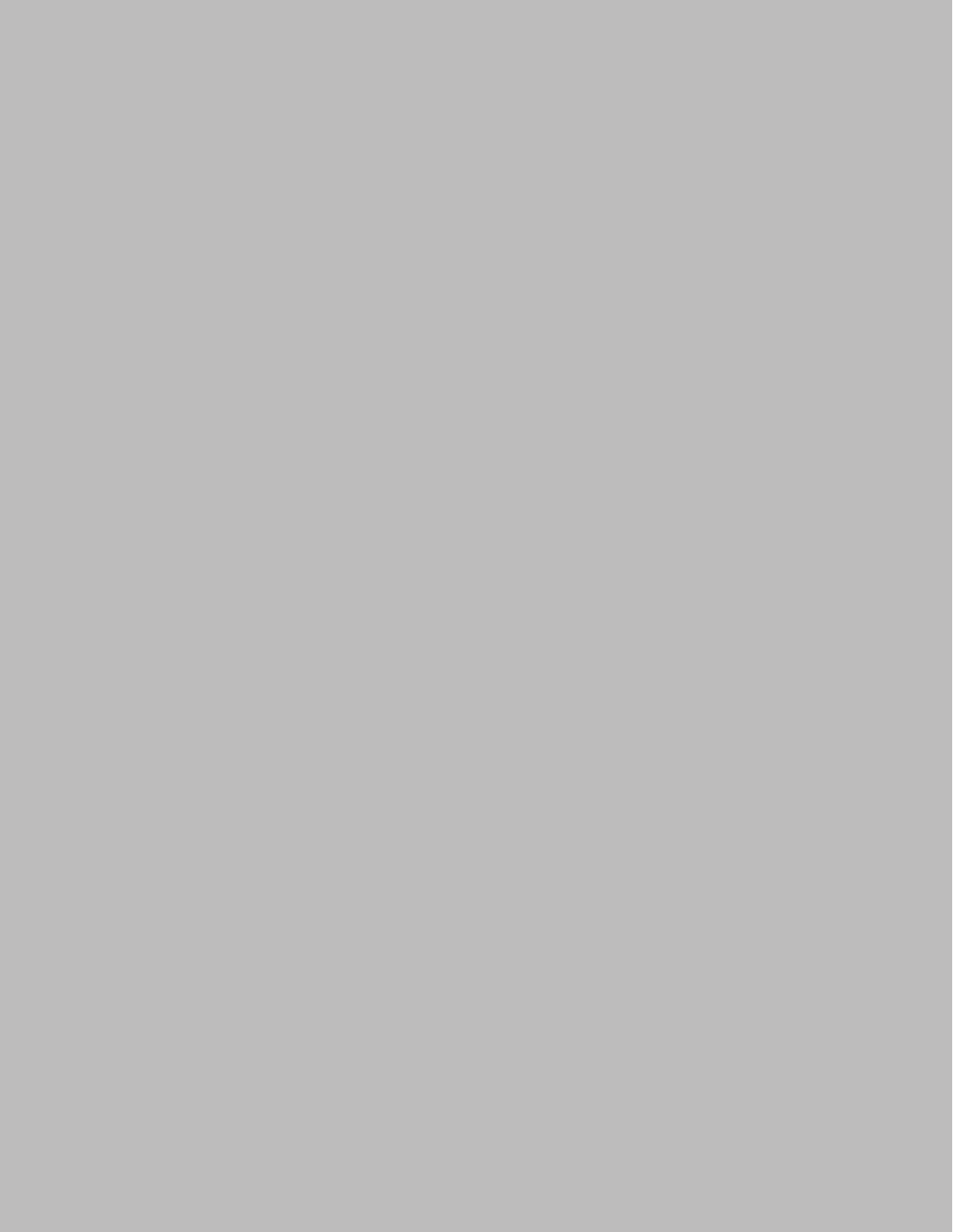

# **Mandated report: The effects of the Hospital Readmissions Reduction Program**

#### **Chapter summary**

To encourage hospitals to reduce preventable readmissions, CMS began to publicly report hospital-level readmission rates for acute myocardial infarction (AMI), heart failure, and pneumonia in 2009. In 2010, the Congress added a financial incentive to reduce readmission rates when it enacted legislation providing for the Hospital Readmissions Reduction Program (HRRP). The HRRP reduced Medicare payment rates by up to 3 percent for hospitals with above-average readmission rates for these three conditions. At this same time, the Congress also funded programs to help hospitals improve care transitions and reduce preventable readmissions. The end goal of preventing hospital readmissions is to relieve Medicare beneficiaries of the burden of returning to the hospital and to relieve taxpayers of the cost of unnecessary readmissions.

In recent years, hospital administrators have reported that the HRRP has had a "great impact" on their efforts to reduce readmissions (Joynt et al. 2016). These efforts contributed to a large decline in readmissions since 2010, with the greatest declines in conditions initially covered by the policy (AMI, heart failure, and pneumonia). We measured the change in readmission rates from 2010 to 2016 and found that raw (not risk-adjusted) readmission rates fell by 3.0 percentage points for AMI, 2.2 percentage points for heart failure, 1.7 percentage points for pneumonia, and 0.7 percentage points on average across conditions not covered by the program. To evaluate whether the HRRP led to reduced readmission rates, we conducted a series of longitudinal and

### **In this chapter**

#### **Background**

- Prior research on the effects of the HRRP
- Our methodology for evaluating the HRRP effects
- Results
- 
- Policy implications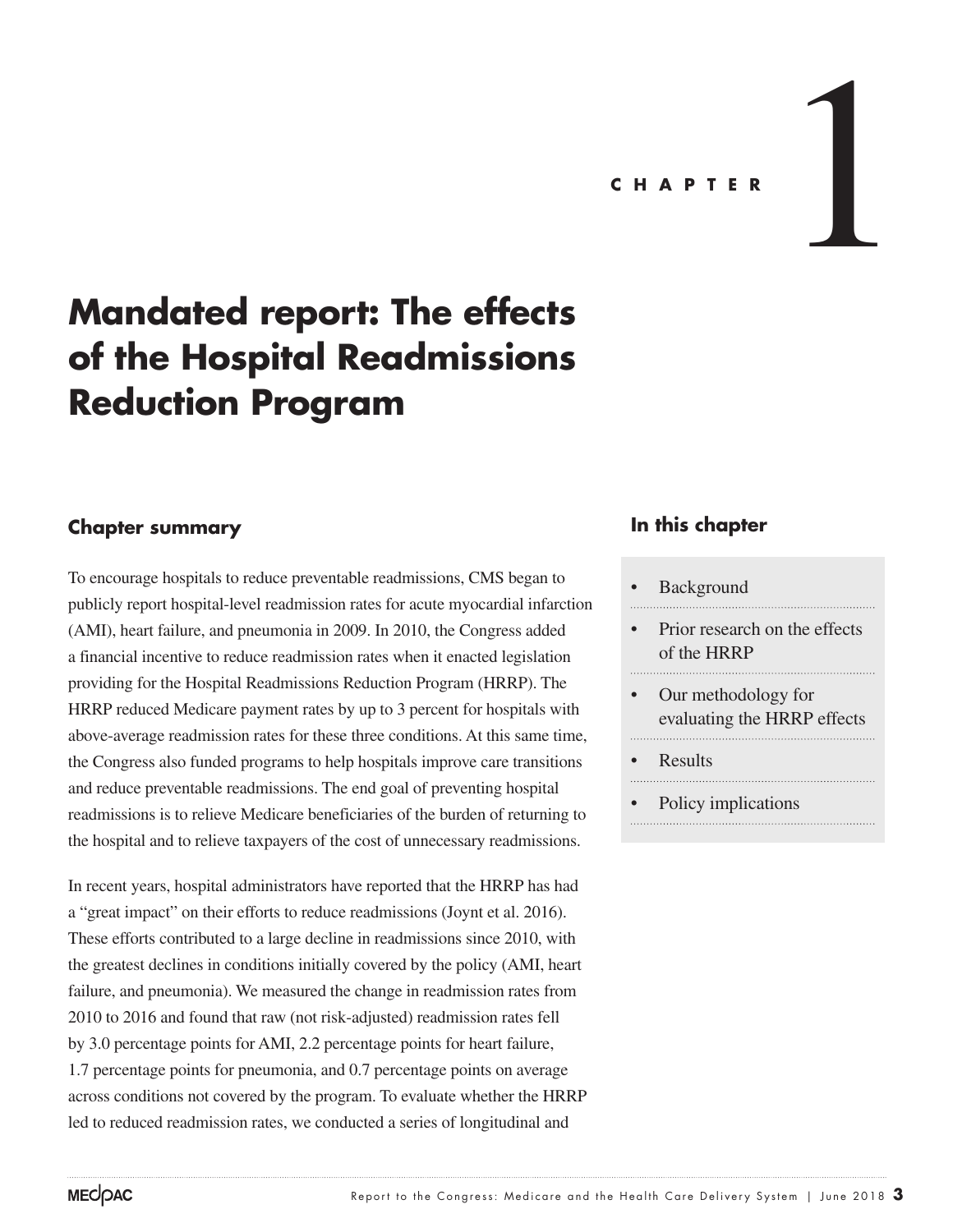cross-sectional analyses of both raw and risk-adjusted readmission rates. Taken as a whole, our analyses suggest that the HRRP did contribute to the decline in readmission rates. The evidence supporting the conclusion that the HRRP led to fewer readmissions includes the following:

- The rate of decline in *raw* readmission rates for heart failure and pneumonia was faster by a statistically significant amount after HRRP's enactment (2010 to 2016) than in prior years.
- The rate of decline in *risk-adjusted* readmission rates for heart failure was faster by a statistically significant amount after the HRRP's enactment (2010 to 2016) than during prior years. Risk-adjusted pneumonia and AMI readmission rates also declined faster during the 2010 to 2016 period compared with prior years. However, the difference is not consistently statistically significant across different methods of testing.
- Raw readmission rates declined faster, on average, for conditions covered by the program (combining all five conditions in effect in 2016) compared with other conditions. The difference is statistically significant.
- Risk-adjusted readmission rates declined slightly faster for HRRP conditions than for non-HRRP conditions. The difference is also statistically significant.
- In addition, a study found that readmission rates declined faster for hospitals covered by the policy than for critical access hospitals not covered by the policy (Ibrahim et al. 2017).

After the reduction in readmission rates, some researchers expressed concerns that reduced readmission rates may have induced an increase in observation stays or emergency department (ED) use. In the 21st Century Cures Act of 2016, the Congress mandated that the Commission evaluate whether the recent declines in readmission rates were associated with offsetting increases in observation stays and emergency room visits. Our analysis found the following:

• Observation stays increased at a slightly faster rate after introduction of the HRRP. However, the increase in observation stays was small and offset only a small share of the reduction in readmissions. Therefore, we conclude that the reduction in readmission rates reflects real changes in practice patterns and not simply a shifting of short-stay admissions into observation stays to avoid readmission penalties. We also found that patients *without* a recent admission had similar rates of increase in observation stays. The broad-based increase in observation use (including for those without a recent admission) could in part reflect the initiation of the recovery audit contractor reviews of admissions starting in 2010. Therefore, we could not determine conclusively whether the small increase in observation stays was due to the HRRP or to other factors.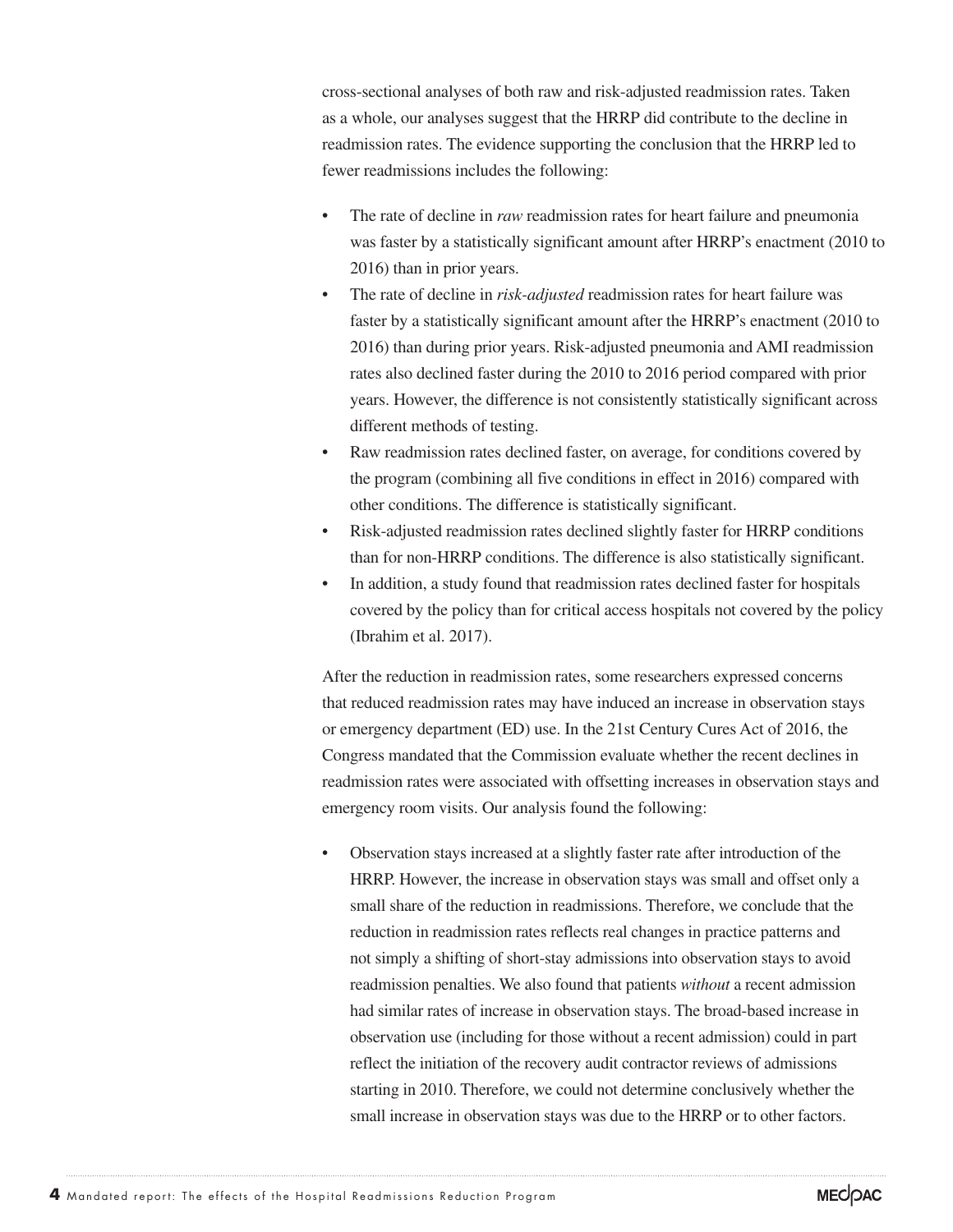• ED visits increased after introduction of the HRRP. However, this increase appears to be due primarily to reasons other than the HRRP. To investigate what share might have been driven by the HRRP, we first compared changes in postdischarge ED use for conditions covered by the HRRP and those not covered by the program. The increases in postdischarge ED use were similar for conditions covered by the HRRP (1.9 percent) compared to non-HRRP conditions (2.1 percent). We also compared ED-visit growth for beneficiaries with a recent discharge from a hospital with those growth rates for beneficiaries without a recent hospital discharge. The ED growth rates were approximately equal, and the share of all ED visits that were postdischarge visits was essentially the same in 2010 and 2016 (4.61 percent versus 4.66 percent). Therefore, it appears that the growth in emergency room visits was a broad phenomenon and cannot be primarily attributed to growth in postdischarge ED visits.

Some researchers have raised the question of whether efforts to reduce avoidable readmissions have also reduced necessary readmissions, resulting in higher mortality for heart failure patients. The literature is mixed on this question. One recent study reports a slight nationwide increase in 30-day postdischarge mortality rates for heart failure from 2010 to 2014. The study did not examine in-hospital mortality. Because this period of time coincided with the introduction of the HRRP and because readmission penalties are large relative to mortality penalties in the Medicare program, the study's authors suggested the HRRP may have caused the increase in mortality (Gupta et al. 2017). However, it is not known whether the increase in heart failure mortality reported was caused by the HRRP or other factors, or whether it reflected an increase in patient severity that was not fully reflected by the measure's risk adjustment model. A separate study used the hospital as the unit of analysis and found that reductions in heart failure readmissions were not correlated with increases in heart failure mortality. It concluded that the HRRP did not cause the increase in heart failure mortality from 2010 to 2014 (Dharmarajan et al. 2017).

Using more recent data, we examined readmission and mortality changes from 2010 to 2016. Our measure used a combined inpatient and post-acute mortality. Our findings, which follow, suggest that the HRRP did not negatively affect mortality:

• Although raw rates of heart failure mortality increased (as has been reported), raw rates of pneumonia and AMI mortality decreased rapidly after the HRRP was passed. On average, raw rates of mortality declined across HRRP-covered conditions. In contrast, on average, raw rates of mortality increased across non-HRRP conditions.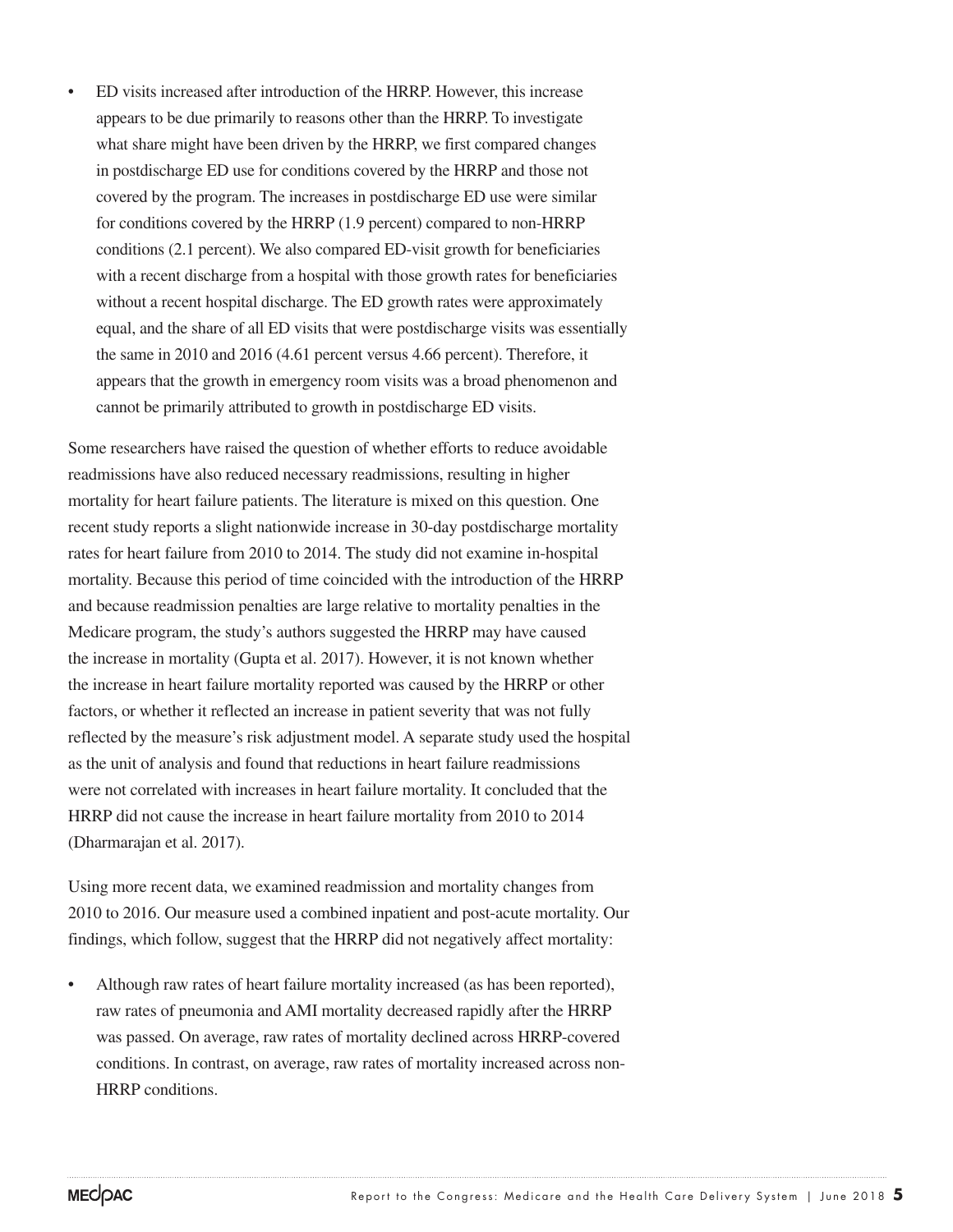- On a risk-adjusted basis, mortality rates declined for all three HRRP-covered conditions from 2010 to 2016. The combination of an increase in the raw rate of heart failure mortality per discharge and a decline in the risk-adjusted rate may be explained by an increase in the severity of illness for those beneficiaries admitted for heart failure. While the reported increase in severity of illness may in part reflect greater coding intensity, we believe some of the increase in reported severity is real given the large decline in admissions per capita and the reduced share of cases that were one-day stays. During the 2010 to 2016 period, initial hospital admissions for heart failure per capita fell by 14 percent, which implies that practice patterns changed to treat the less severely ill patients on an outpatient basis.
- Our hospital-level analysis also found a slight positive correlation between declining readmission rates and declining mortality across all three conditions, meaning that hospitals with larger than average improvements in readmissions also had larger than average improvements in mortality.

Taken together, we find no compelling evidence to suggest that the readmission reduction policy has had a negative effect on mortality. To the extent that there is a small effect, our data as a whole suggest the HRRP may have done more to improve than harm mortality rates.

In summary, the HRRP gave hospitals an incentive to reduce inappropriate readmissions. Readmission rates declined, and our analysis suggests the decline was in part due to the HRRP. Beneficiaries had to endure fewer readmissions to the hospital, and patient mortality did not increase because of the HRRP. While the HRRP may have contributed slightly to the secular trend of increasing observation use and ED use, the small increases in costs were far outweighed by reduced costs of readmissions. The decline in readmissions across all conditions resulted in net savings to the Medicare program of roughly \$1.5 billion per year by 2016. We conclude that the HRRP contributed to a decline in readmission rates without causing a material increase in ED visits, a material increase in observation stays, or a net adverse effect on mortality rates.

While the HRRP has largely been successful, that does not mean that hospitals' financial incentives cannot be improved. In Chapter 7 of this report, we discuss redesigning Medicare's quality improvement programs for hospitals into a single hospital value incentive program that would balance readmission reduction and mortality reduction incentives across conditions, account for patient experience, and adjust penalties to account for the fact that some hospitals serve larger shares of low-income Medicare beneficiaries. The Commission expects to continue to discuss potential changes to hospitals' financial incentives in the Medicare program over the next year. ■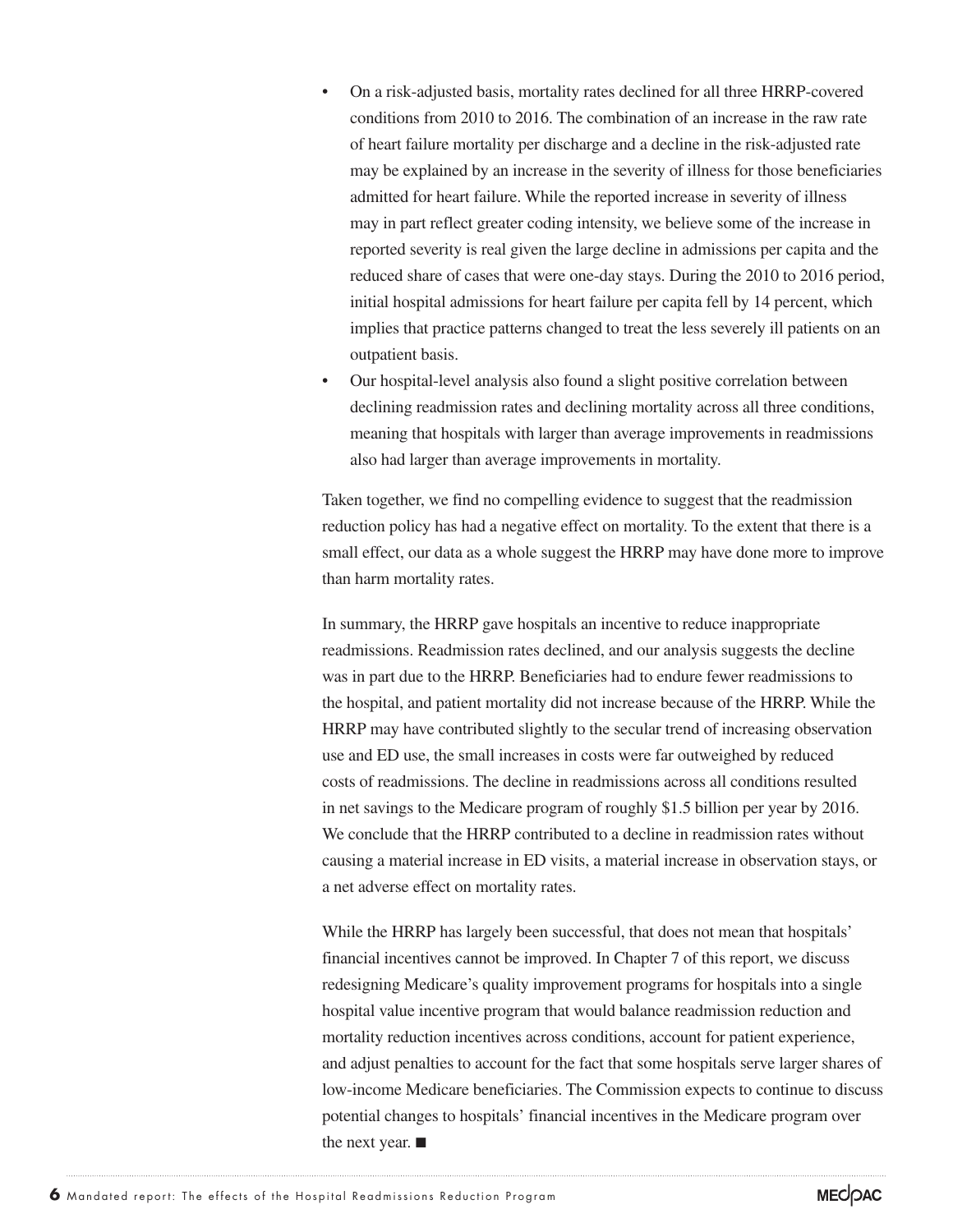### **Congressional mandate for this study**

The Medicare Payment Advisory Commission shall conduct a study to review overall hospital readmissions described in Section  $1886(q)(5)(E)$  of the Social Security Act (42 U.S.C. 1395ww(q)(5)(E)) and

whether such readmissions are related to any changes in outpatient and emergency services furnished. The Commission shall submit to Congress a report on such study in its report to Congress in June 2018. ■

# **Background**

In 2008, the Commission reported on the need for hospitals, physicians, and post-acute care providers to improve care transitions and coordination across settings (Medicare Payment Advisory Commission 2008). One goal of improved care transitions is to reduce preventable readmissions. Unnecessary readmissions can pose risks of iatrogenic infections, medication errors, muscle weakening, and pressure injuries such as decubitus ulcers. According to researchers at the Centers for Disease Control and Prevention, health care–associated infections in hospitals are a significant cause of morbidity and mortality in the United States (Klevens et al. 2007). In addition, the inpatient environment itself can lead to a reduction in elderly patients' independence as they cope with functional loss that can stem from extended bed rest.

To create an incentive for hospitals to improve care transitions, the Commission's June 2008 report recommended publicly reporting readmission rates and reducing payment rates to hospitals with relatively high readmission rates (Medicare Payment Advisory Commission 2008). In the following year, CMS started to publicly report hospital-level readmission rates, and a series of articles documented high levels of readmissions to U.S. hospitals and discussed programs to reduce readmission rates (Jack et al. 2009, Jencks et al. 2009, Kanaan 2009). In 2010, the Congress enacted the Patient Protection and Affordable Care Act (PPACA), which provided for the Hospital Readmissions Reduction Program (HRRP). Under this program, hospitals could be penalized (starting in fiscal year 2013) if their readmission rates for certain specified conditions were above the national average.

After enactment of the readmission reduction program, many studies found that readmission rates declined

(Birmingham and Oglesby 2018, Cary et al. 2018, Ibrahim et al. 2017, Medicare Payment Advisory Commission 2016, Zuckerman et al. 2016). While there is a general consensus that readmission rates have declined, some have questioned whether the readmission reduction program has led to increases in substitute modes of care, such as observation stays and emergency department (ED) visits (Himmelstein and Woolhandler 2015). Others have suggested too many readmissions were avoided, resulting in increased mortality.

In 2016, the Congress passed the 21st Century Cures Act, which mandated that the Commission examine how the HRRP affected readmissions, observation stays, and ED visits (see text box on the mandate). In response to the mandate, this chapter examines how observation stays and ED use changed after the introduction of the HRRP. We also investigate whether changes in readmission rates are related to changes in mortality rates.

#### **Enactment of and changes to the HRRP**

The HRRP was enacted in 2010 and required that Medicare payments to hospitals with above-average riskadjusted readmission rates be reduced starting in 2013. The 2013 reductions would depend on readmission rates during three previous years (July 2008 to June 2011) for three conditions (heart failure, acute myocardial infarction (AMI), and pneumonia). CMS continues to set penalties for a given year based on readmission performance during the most recent three-year period of data available (e.g., fiscal year 2018 penalties are based on discharges from July 1, 2013, through June 30, 2016). The HRRP was later expanded to include three more conditions (chronic obstructive pulmonary disease (COPD), planned hip and knee replacement surgery, and coronary artery bypass graft (CABG) surgery). A time line of changes to the HRRP is shown in Figure 1-1 (p. 8).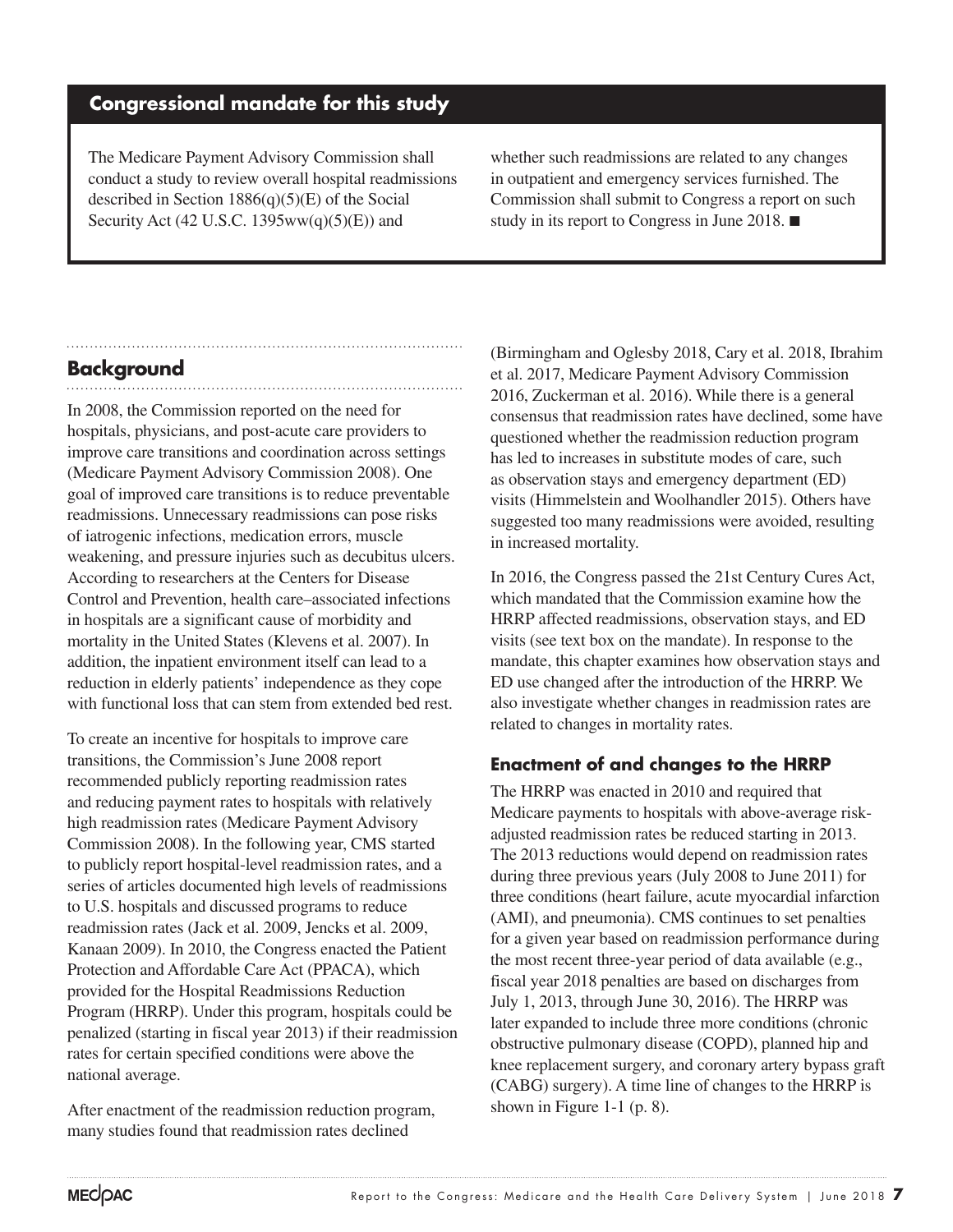**X-X FIGURE 1–1**

#### **Timeline for the Hospital Readmissions Reduction Program**



Note: AMI (acute myocardial infarction), PPACA (Patient Protection and Affordable Care Act of 2010), FY (fiscal year), COPD (chronic obstructive pulmonary disease), CABG (coronary artergy bypass graft).

The HRRP caps the maximum penalty for an individual hospital at 3 percent of total base Medicare inpatient operating payments. In fiscal year 2018, 81 percent of hospitals will have payments reduced because of the HRRP. Most of the penalties are small, with 48 percent of those hospitals receiving less than a 0.5 percent penalty. About 6 percent of the penalized hospitals receive the largest penalties (between 2 percent and 3 percent of base payments) for their relatively poor performance. The average penalty is \$217,000 for those hospitals receiving a penalty in 2018. Total penalties are expected to be \$556 million in 2018, or 0.3 percent of hospitals' overall Medicare payments.

#### **CMS computation of risk-adjusted readmission rates**

The HRRP measures a hospital's readmission performance using the National Quality Forum–endorsed risk-adjusted 30-day readmission measures for six conditions.<sup>1</sup> Measures are for all-cause readmissions for beneficiaries age 65 or older, with limited exclusions such as planned readmissions for patients with AMI. Risk adjustment is based on the use of hierarchical regression models using selected hierarchical condition categories to adjust for patient characteristics. Conditions are identified based on the principal discharge diagnosis, which is not necessarily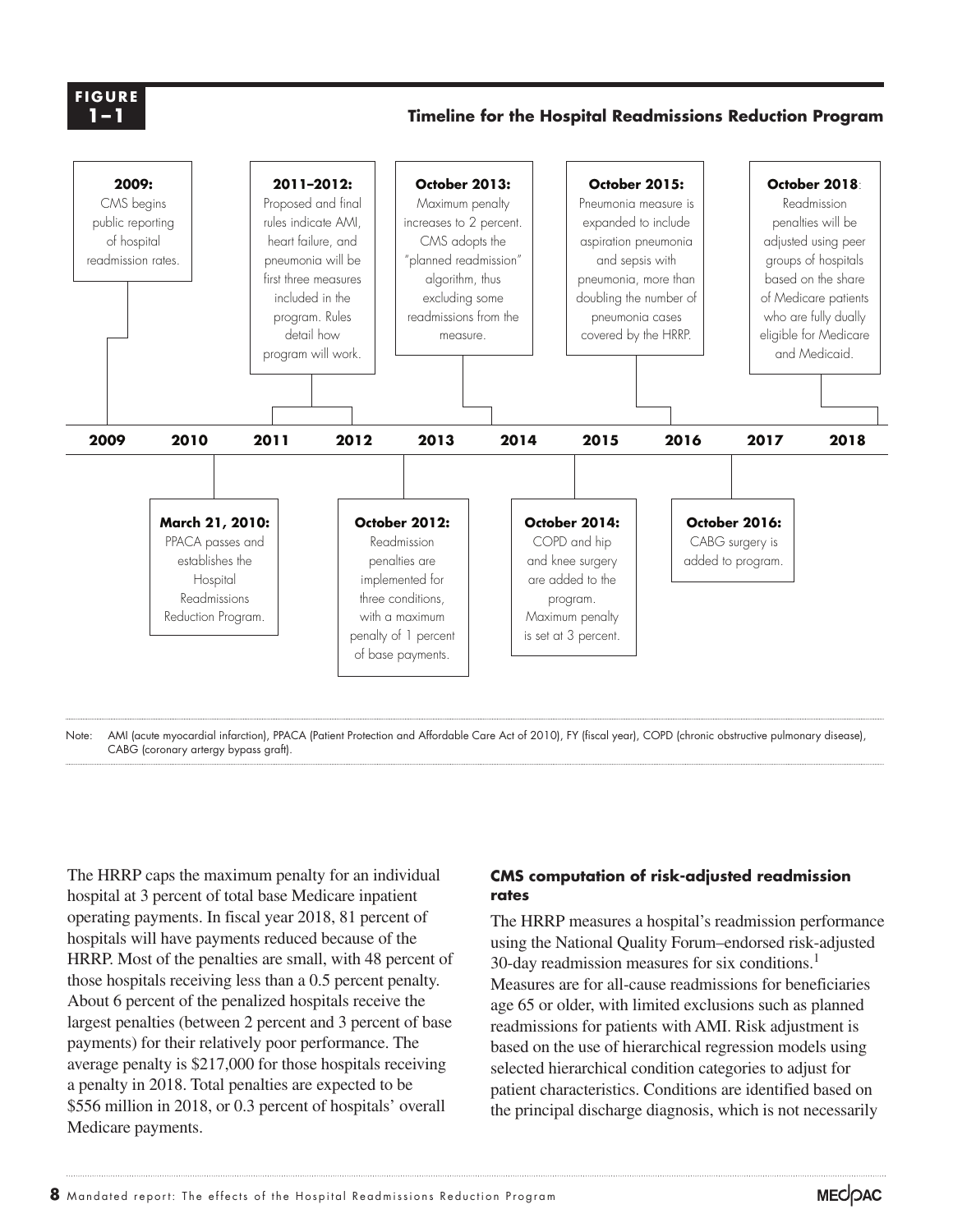the diagnosis related group (DRG) assigned to the case for payment.<sup>2</sup> A detailed discussion of how the penalty is computed is included in online Appendix 1-A, available at http://www.medpac.gov.

#### **Commission discussions of potential changes to the readmission reduction program**

In its June 2013 report to the Congress, the Commission suggested several improvements to the HRRP (Medicare Payment Advisory Commission 2013). The first called for setting a fixed target for readmission rates, so aggregate penalties would go down when industry performance improved. A second suggestion was to fix the current formula by removing the "multiplier," which sets the readmission penalty equal to a multiple of the price associated with the initial admission. As the policy currently stands, the penalty for each excess readmission is disproportionately large relative to the cost of the readmission. For example, under current law, the penalty for one excess heart failure readmission equals almost 5 times the cost of the initial heart failure admission, and the penalty for one excess hip or knee readmission is over 20 times the cost of an initial admission. Removing the multiplier and setting the penalty equal to the cost of excess readmission would reduce the penalty for a single excess heart failure readmission by about 70 percent and reduce the penalty for a single excess hip/ knee readmission by about 95 percent. A discussion of the penalty multiplier is in online Appendix 1-A, available at available at http://www.medpac.gov.

Third, the Commission suggested using an all-condition readmission measure to increase the number of data points and reduce the random variation that single-condition readmission rates face under current policy. The extra savings from shifting to an all-condition measure would fund the cost of removing the multiplier, resulting in budget neutrality. A fourth improvement would be to evaluate hospitals' readmission rates against rates for peer hospitals with similar shares of low-income patients as a way to adjust penalties for the effects of socioeconomic status. The Congress has acted on only one of these options. The 21st Century Cures Act (Public Law 114–255) includes a provision (Section 15002) requiring the Secretary of the Department of Health and Human Services to adjust readmission penalties using peer groups of hospitals based on the share of Medicare patients who are fully dualeligible for Medicare and Medicaid starting in fiscal year 2019. Descriptions of the problems each policy option aims to address are shown in the text box (p. 10).

# **Prior research on the effects of the HRRP**

There is general agreement in the literature that readmission rates declined after the passage of the HRRP and that conditions covered under the readmission penalty saw the greatest reduction in readmissions (Medicare Payment Advisory Commission 2016, Zuckerman et al. 2016). A survey of hospital administrators found that most believed the HRRP had a "great impact" on their efforts to reduce readmissions, suggesting that at least part of the reduction in readmissions after the HRRP was due to the program's incentives (Joynt et al. 2016). Readmission rates have also declined for Medicare Advantage and privately insured patients, suggesting that factors in addition to the HRRP are acting to reduce readmissions or that the effect of the HRRP may have "spilled over" to the Medicare Advantage and private insurer markets (Chen and Grabowski 2017). As we have stated in the past, reductions in readmissions generated more savings for the program than did the readmissions penalties (Medicare Payment Advisory Commission 2015). The more controversial questions involve how the readmissions penalty affects hospitals serving large shares of lowincome patients, whether the reduction in readmissions simply reflects a shifting of patients to observation status or ED status, and whether reduced readmissions lead to increased mortality.

### **Social risk factors and readmission rates**

In our initial examination of the readmissions policy, the Commission found that hospitals with larger shares of low-income Medicare patients tended to have systematically higher readmission rates because of individual effects, neighborhood effects, or both (Medicare Payment Advisory Commission 2013). Numerous studies have similar findings (Gu et al. 2014, Hu et al. 2018, Hu et al. 2014, Sheingold et al. 2016). The Office of the Assistant Secretary for Planning and Evaluation, which evaluated social risk factors under the hospital value-based purchasing programs, found that lower income patients did tend to have worse outcomes, but they also found that hospitals serving more lower income patients tended to have worse outcomes even after controlling for patient mix (Office of the Assistant Secretary for Planning and Evaluation 2016). While hospitals serving the poor tend to have higher levels of readmissions, they have also been able to improve readmission rates faster than other hospitals (Salerno et al. 2017).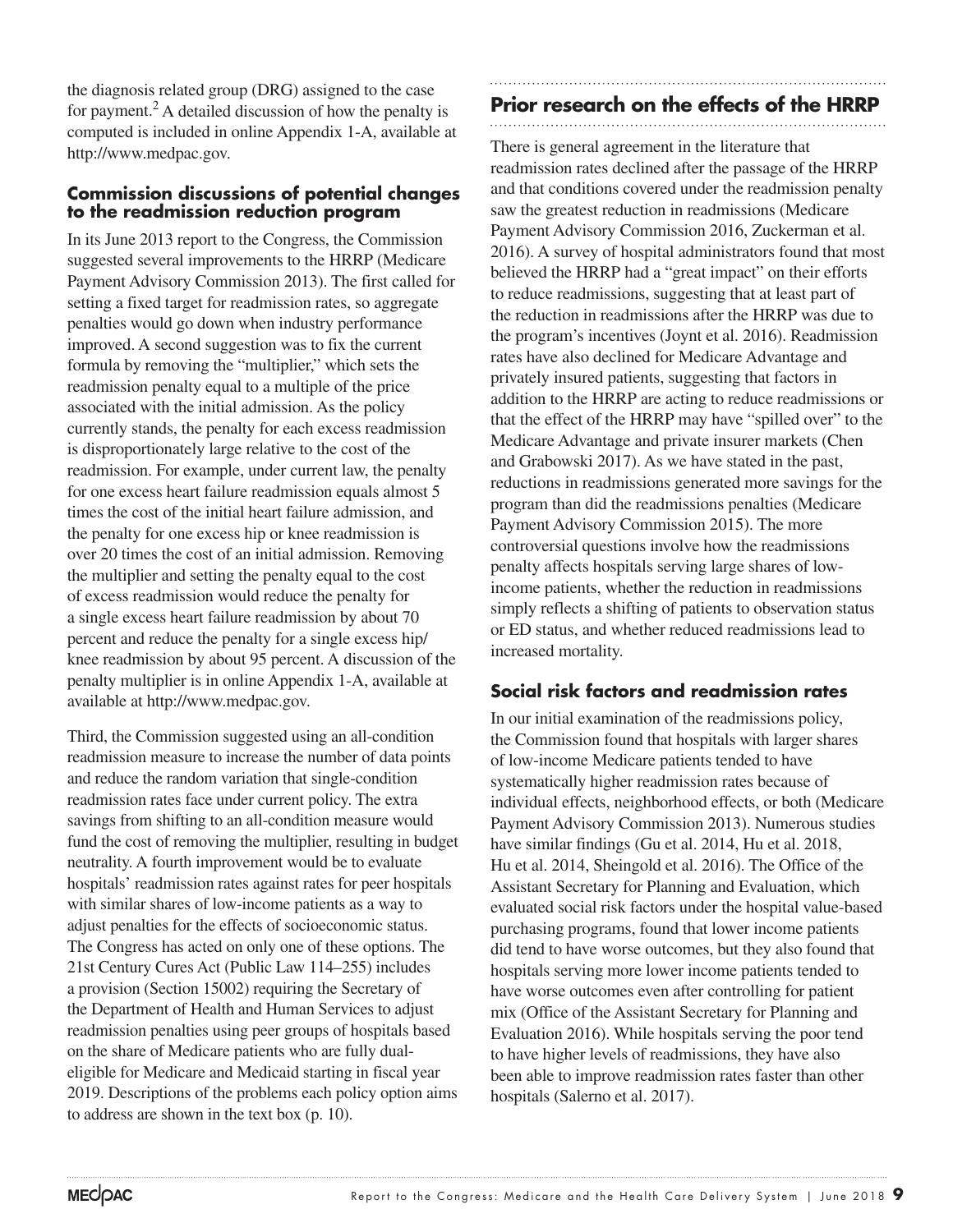### **Policy options previously discussed by the Commission to improve the program**

In its June 2013 report to the Congress, the<br>Commission published a chapter on the Hose<br>Readmissions Reduction Program (HRRP) n its June 2013 report to the Congress, the Commission published a chapter on the Hospital that discussed how the program was successful in motivating hospitals to reduce readmissions. But we also discussed several problems with the current program and how the HRRP could be revised to work better. Table 1-1 summarizes some of the Commission's concerns and policy options to address those concerns.

In 2011, the Commission recommended redesigning the Quality Improvement Organization program so that the Secretary could fund time-limited technical assistance directly to providers and communities to help improve quality of care (Medicare Payment Advisory Commission 2011b). Such a reform could increase the likelihood that providers and communities receive the technical assistance that hospitals deem relevant to their quality improvement efforts. Other sources of federal funding for readmission reduction efforts (such as the Partnership for Patients and Community-Based Care Transitions Program) encourage hospitals to improve care coordination with providers outside the hospital (and thus reduce readmissions) and make other quality improvements. These programs provide funds for external organizations to help support hospitals' efforts to improve patient outcomes. ■

# **TABLE**

| <b>Concern</b>                                                       | <b>Description of the problem</b>                                                                                                                                                     | <b>Proposed solution</b>                                                                                                                                                                                                                                                             |
|----------------------------------------------------------------------|---------------------------------------------------------------------------------------------------------------------------------------------------------------------------------------|--------------------------------------------------------------------------------------------------------------------------------------------------------------------------------------------------------------------------------------------------------------------------------------|
| Small number of<br>observations                                      | It is difficult to distinguish between random<br>variation and true performance improvement<br>when examining a small number of cases for a<br>small number of conditions.            | Use all-condition readmissions.<br>Continue to use 3 years of data.<br>Allow hospitals to aggregate performance within<br>a system.                                                                                                                                                  |
| Lack of a fixed target                                               | The readmission rates hospital must achieve<br>to avoid penalties decrease as industry<br>performance improves.                                                                       | Create a prospective target. The target could be set<br>below current readmission rates to maintain budget<br>neutrality.                                                                                                                                                            |
| Computation of the<br>penalty                                        | The penalty is a multiple of the cost of each<br>excess readmission. As national readmission<br>rates decline, the multiplier increases. Thus,<br>penalties per readmission increase. | Drop the multiplier and set the penalty equal to<br>the cost of excess readmissions. Use all-condition<br>readmissions to offset the cost of removing the<br>multiplier.                                                                                                             |
| Correlation between<br>socioeconomic status<br>and readmission rates | Lower income patients have higher readmission<br>rates.                                                                                                                               | Report all hospital risk-adjusted rates without an<br>SES adjustment.<br>Compute targets to determine the penalty for peer<br>groups of hospitals with similar low-income shares<br>(SSI beneficiaries). (The Congress enacted a<br>similar policy that will start in October 2018.) |
| Note:                                                                | SES (socioeconomic status), SSI (Supplemental Security Income).                                                                                                                       |                                                                                                                                                                                                                                                                                      |

**1–1 Readmission policy issues and proposed solutions**

To protect hospitals serving the poor from experiencing disproportionate penalties, the Commission has discussed measuring hospitals' performance against a peer group

of hospitals with a similar share of low-income patients. Under this construct, the actual readmission scores (unadjusted for social risk factors) would continue to be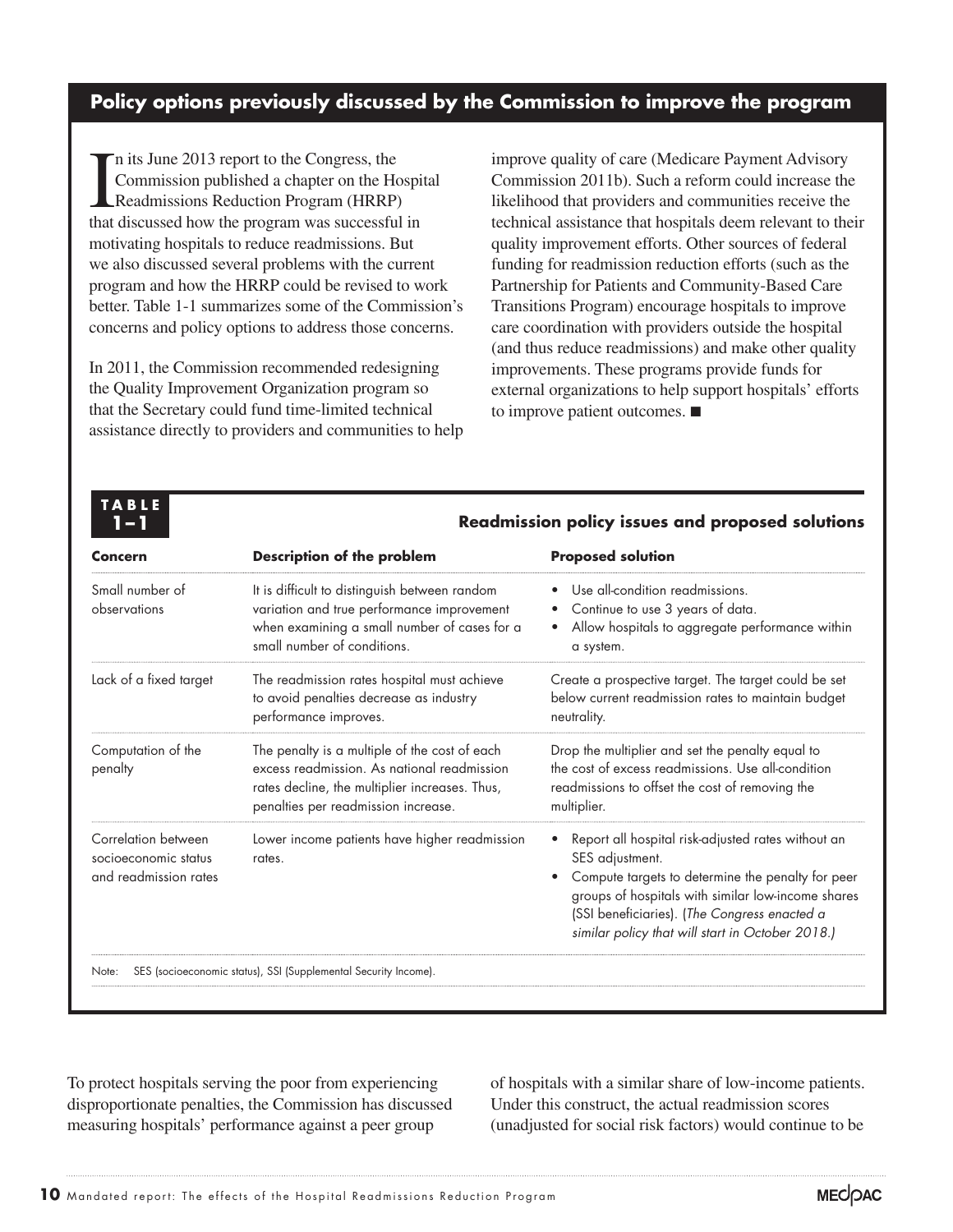reported on Hospital Compare, but the thresholds hospitals would have to meet to avoid readmission penalties would be more lenient for hospitals serving more low-income patients (Medicare Payment Advisory Commission 2013). The Congress mandated that this type of peer grouping be incorporated in the HRRP beginning in October 2018.

#### **Evidence suggests that increased observation care and ED visits are largely due to factors other than the HRRP**

Some researchers have contended that the decline in readmissions can be largely attributed to the rapid increase in use of observation, which means that the patient receives care in the hospital but is not formally admitted (Himmelstein and Woolhandler 2015). Their concern is that clinicians are not truly taking steps to improve care and care transitions. The hypothesis is that the number of events requiring a readmission has not truly been reduced, but instead, ED clinicians opt to treat these events by keeping the patients in an outpatient observation status rather than readmitting them. If that hypothesis were the case, the decline in readmissions might result in Medicare program savings but might not reflect any true gains in the quality of care for beneficiaries. However, the Commission's 2016 analysis of the increase in observation stays and decline in readmissions from 2011 to 2013 found that readmission rates declined substantially, even after adjusting for the growth in observation stays (Medicare Payment Advisory Commission 2016). In general, only 20 percent to 25 percent of the readmissions decline could be accounted for by increased use of one-day or longer outpatient observation stays. Moreover, we found that in that 3-year period, growth in the use of 24-hour-plus observation stays occurring within 30 days of discharge from a hospital (22.2 percent) was essentially the same as the overall per capita growth rate in 24-hour-plus observation stays (22.1 percent). Thus, the increased use of observation care was not systematically higher for patients with a prior admission than for the Medicare population overall. Similarly, Zuckerman and colleagues examined data through May 2015 and found "no significant association between changes in observationservice use and changes in readmission rates" after implementation of PPACA (Zuckerman et al. 2016). In accordance with our mandate, we reexamined whether reduced readmissions were associated with increased observation stays or increased ED visits after a hospital discharge. We are not aware of any literature that has examined growth in ED visits after introduction of the HRRP.

#### **Prior studies are inconclusive regarding the relationship between reduced readmissions and increased mortality**

A goal of the HRRP is to improve care transitions and coordination between the hospital, physicians, and post-acute care providers. The benefits of reconciling medication before discharge, ensuring postdischarge appointments with primary care physicians, and coordinating care plans with post-acute care providers have been well documented (Coleman et al. 2006, McHugh et al. 2017, Naylor et al. 2011, Zuckerman et al. 2017). To the extent that the HRRP improves care coordination—including reconciling medication before discharge—it should reduce readmissions and reduce (or at least not increase) mortality. However, some have raised concerns that hospitals may avoid appropriate readmissions, possibly by encouraging ED physicians to send patients home rather than readmit them, which could lead to higher mortality and lower readmissions. Another possibility is that the HRRP induces both positive and negative changes in practice patterns, such as better care transitions and medication reconciliation but also the discouragement of readmissions that are medically appropriate.

Two 2017 studies examined changes in heart failure readmissions and mortality from 2008 to 2014. Both studies found that risk-adjusted heart failure mortality during the 30 days after hospital discharge increased slightly from 2010 to 2014 (they ignored in-hospital mortality changes).<sup>3</sup> The question is whether that increase in postdischarge mortality is related to the passage of the HRRP or to other factors. The first study, by Dharmarajan and colleagues, examined hospital-level changes in mortality and readmission rates related to AMI, pneumonia, and heart failure (Dharmarajan et al. 2017). The researchers examined Medicare discharges at approximately 3,500 hospitals, including 3 million heart failure discharges, and found a slight positive correlation between changes in mortality and changes in readmissions. This finding indicates that hospitals that reduced readmissions more than average tended to reduce mortality more than average. The magnitude of the correlation for heart failure is small (0.066), but statistically significant. Dharmarajan and colleagues concluded that the increasing rate of postdischarge heart failure mortality was not related to reductions in readmission rates.

The second study, by Gupta and colleagues, which examined a smaller data set and a narrower question, focused only on heart failure mortality (Gupta et al. 2017). The Gupta study looked only at national trends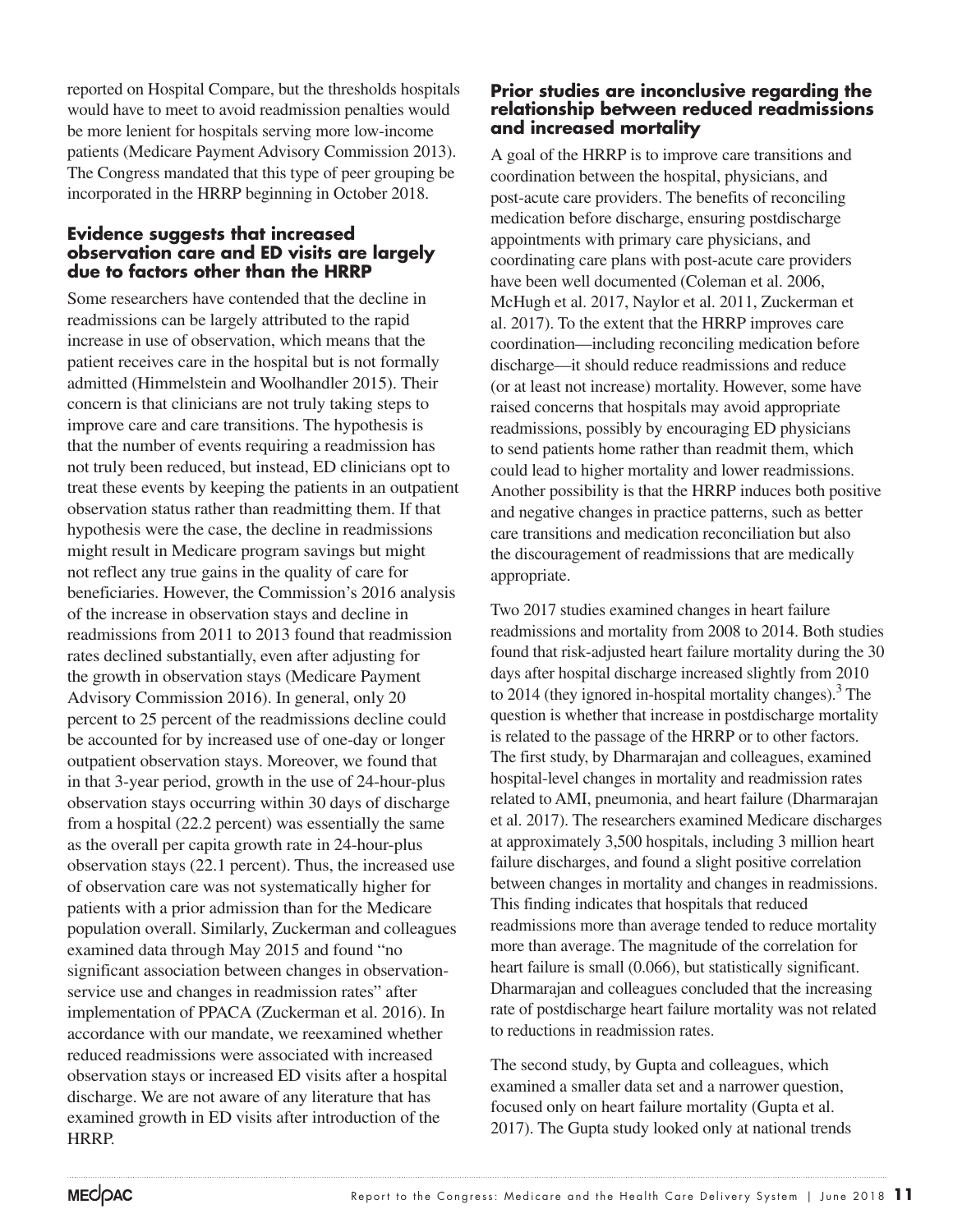among heart failure patients using 115,245 discharges over 9 years from a sample of 416 hospitals. Gupta and colleagues found that risk-adjusted mortality rates increased after the readmission reduction program was started. Relative to 2010, they found that one-year raw rates of mortality increased by 3.6 percentage points (from 34.5 to 38.1 percent) and risk-adjusted rates increased by 5 percentage points (from 31.3 percent to 36.3 percent) after the HRRP's passage.<sup>4</sup> Because the national trend of increasing risk-adjusted mortality coincided with the national trend toward lower readmission rates, the authors conclude that, "if further confirmed, these findings may require reconsideration of the HRRP in HF [heart failure]." Unlike the Dharmarajan study, however, the Gupta study did not conduct a hospital-level analysis to determine whether hospitals with greater readmission reductions also had greater mortality increases.

One concern with the Dharmarajan and Gupta studies is that the 2010 to 2014 time frames they used coincided with a large national drop in initial admissions and a shift in the types of patients treated by the hospitals in the studies' samples. This change in admission patterns could result in a difference in the severity of patients that may not be fully picked up by the risk adjuster (as acknowledged by Dharmarajan and colleagues). The changing patient mix and practice patterns were reflected in the Gupta study by a doubling of hospice use from 2010 to 2014. When Gupta and colleagues removed all hospice patients from their model, the change in 30-day mortality rates after the HRRP's introduction was no longer statistically significant. For one-year mortality, the excess risk of mortality was reduced, but was still slightly positive and remained statistically significant. It is not clear why the HRRP would have a larger effect on one-year mortality than 30-day mortality. An alternative explanation for increasing heart failure mortality is that patient severity could have changed over the 2010 to 2014 period in ways that were not fully accounted for by the risk adjuster (Dharmarajan and Krumholz 2017, Dharmarajan et al. 2017).

A more recent study looked at Medicare's Hospital Compare data to examine changes in mortality for heart failure and AMI from 2009 through 2015 (Chatterjee and Joynt Maddox 2018). This study used Hospital Compare data to show that, on average, AMI mortality fell during the period, but heart failure mortality increased. However, heart failure mortality fell for the subset of hospitals that initially had high heart failure mortality. Unlike the Gupta and Dharmarajan studies, this study examined

mortality for the period during the hospital admission and extending 30 days postdischarge. However, the Hospital Compare risk adjustment method produces data that are not designed for longitudinal comparisons. The risk adjustment method is as follows: "The [risk-standardized mortality measure] is calculated as the ratio of the number of 'predicted' deaths to the number of 'expected' deaths at a given hospital, multiplied by the national observed mortality rate" (QualityNet 2017). Because the ratio of predicted to expected deaths is multiplied by each year's national raw rate of mortality for the year, when reviewed over time, the data are indicative of trends in raw unadjusted mortality rates. Therefore, the Chatterjee study indicates that raw (not risk-adjusted) AMI mortality rates appear to have declined while raw (not risk-adjusted) heart failure mortality rates increased from 2009 through 2015. On average (across baseline poor performers and baseline good performers), the study suggests that raw rates of heart-failure mortality increased slightly. This finding is consistent with the data we show in this chapter. However, as we discuss in the chapter, raw rates of mortality are not fully illustrative of trends in risk-adjusted mortality due to increasing severity of patients admitted for heart failure.

In an epidemiological study, Khera and colleagues reported that one-year mortality following an inpatient admission for heart failure increased slightly from 2010 to 2012 among a 5 percent sample of Medicare patients (Khera et al. 2017). However, that article examined all heart failure cases, including cases that are not subject to the readmissions policy, such as those where heart failure was a secondary diagnosis on admission. In addition, the study ended before the implementation of the HRRP penalties. Thus, the primary article contending that the HRRP may have resulted in an increase in risk-adjusted mortality continues to be the article by Gupta and colleagues. Later in this chapter, we also examine whether lower readmission rates are associated with higher riskadjusted mortality.

# **Our methodology for evaluating the HRRP effects**

To examine Medicare trends over time (in readmissions, observation stays, ED visits, and mortality), and hospital-specific correlations between readmission and mortality changes (as Dharmarajan and colleagues did), we examined changes in readmissions and mortality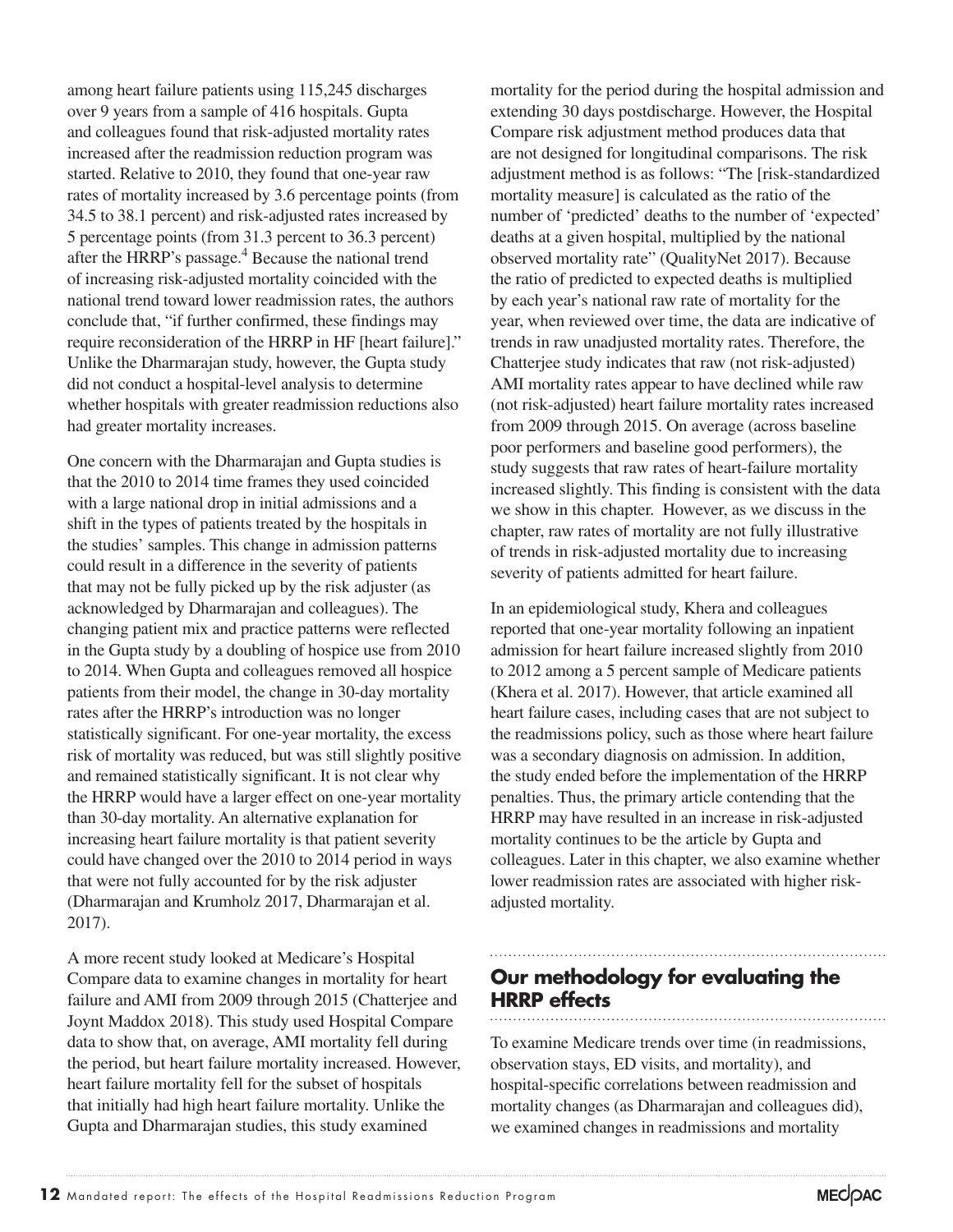from 2010 to 2016. Our mortality analysis examined changes in mortality during the admission and 30 days postdischarge. As we explain in online Appendix 1-B, available at http://www.medpac.gov, we believe looking at the combination of inpatient and postdischarge mortality will reduce problems that can be caused by a shift in the site of mortality (for example, from the inpatient setting to hospice, which may have the effect of increasing postdischarge mortality). We also put our findings in context by discussing other Medicare program changes happening at that time. Changes include the Medicare Recovery Audit Contractor (RAC) Program in 2010 (which started challenging whether hospital short stays were medically necessary) and more intense coding under the Medicare severity–diagnosis related group (MS–DRG) system implemented in 2008. Because these factors coincided with the HRRP, we also conducted a hospital-level analysis. We examined whether changes in readmission rates correlated with changes in mortality rates, as did Dharmarajan and colleagues. If declines in risk-adjusted readmissions are correlated with increases in mortality, that would be of concern. In contrast, if declines in readmission rates are associated with declines in mortality, that would be reassuring. (Online Appendix 1-B, available at http://www.medpac.gov, provides more detail on why we have chosen this methodology.) In this report, we show four types of analyses: (1) trends in raw rates of readmission and mortality; (2) trends in risk-adjusted readmissions and mortality (because we expect the severity of admitted patients to be increasing, we expect risk-adjusted readmissions and mortality to fall faster than raw readmissions and mortality); (3) trends in observation stays and ED visits; and (4) a cross-sectional analysis of hospital performance. We examine cross-sectional performance because the time trends for readmissions, observation, ED visits, and mortality may be affected by concurrent policy and coding changes, as discussed in online Appendix 1-B.

### **Risk adjustment is necessary but imprecise**

To evaluate the HRRP's effects, we started with a population of admissions that are subject to the HRRP incentives. This population was identified using the list of International Classification of Diseases (ninth and tenth revisions) codes that CMS uses to identify eligible cases. We focused our analysis on the five conditions covered by the HRRP through fiscal year 2016: AMI, heart failure, pneumonia, COPD, and planned hip and knee replacement surgery (the latter two conditions were added in 2014).

The population is further limited to beneficiaries at least age 65 who were covered by fee-for-service Medicare (both Part A and Part B) for 12 months before their admission.

Risk adjustment is necessary because the severity of patients admitted to the hospital has been increasing in recent years. While some of the increase in patient risk profiles over time could be because of coding, much of the increased severity of illness appears to be real. One potential cause of a real increase in patient severity is the large decline in admission rates since 2010; declining admission rates may have raised the severity of illness of patients who were admitted. The decline in initial admissions may have been partially caused by the RAC Program that started in 2010—the same year the HRRP was enacted. The RAC Program gave hospitals incentives to keep less severely ill patients who enter the emergency room as observation patients rather than admit those patients into the inpatient system. After introduction of the RAC Program, the share of patients discharged after a one-day stay declined and the share of patients staying longer than one day increased (see online Appendix 1-B, available at http://www.medpac.gov). Because patients discharged after only one day tend to be less sick, the one-day stays probably had lower risk of readmission and mortality. As expected, hospitals reported that the risk profile of the admitted patients increased over this time frame. However, some of the increase over time may have been due to changes in coding practices. The changes in coding pressure and RAC pressure differed over time. The changes could be divided into three key periods:

- *• 2008 to 2010—*In 2008, Medicare introduced MS– DRGs. The new DRGs created greater incentives for complete coding. We and CMS have documented the increased coding that occurred from 2008 to 2010 (Centers for Medicare & Medicaid Services 2012, Medicare Payment Advisory Commission 2011a). For that reason, the more rapid decline in risk-adjusted compared with raw readmission rates during that period may in part reflect coding changes.
- *• 2010 to 2014—*From the end of 2010 to 2014, hospitals were having the medical necessity of short stays challenged by the RACs, resulting in denial of some payments (see Appendix online Appendix 1-B, available at http://www.medpac.gov). During this period, Medicare admissions per capita declined materially, with the largest declines being for oneday stays. This trend suggests that increased severity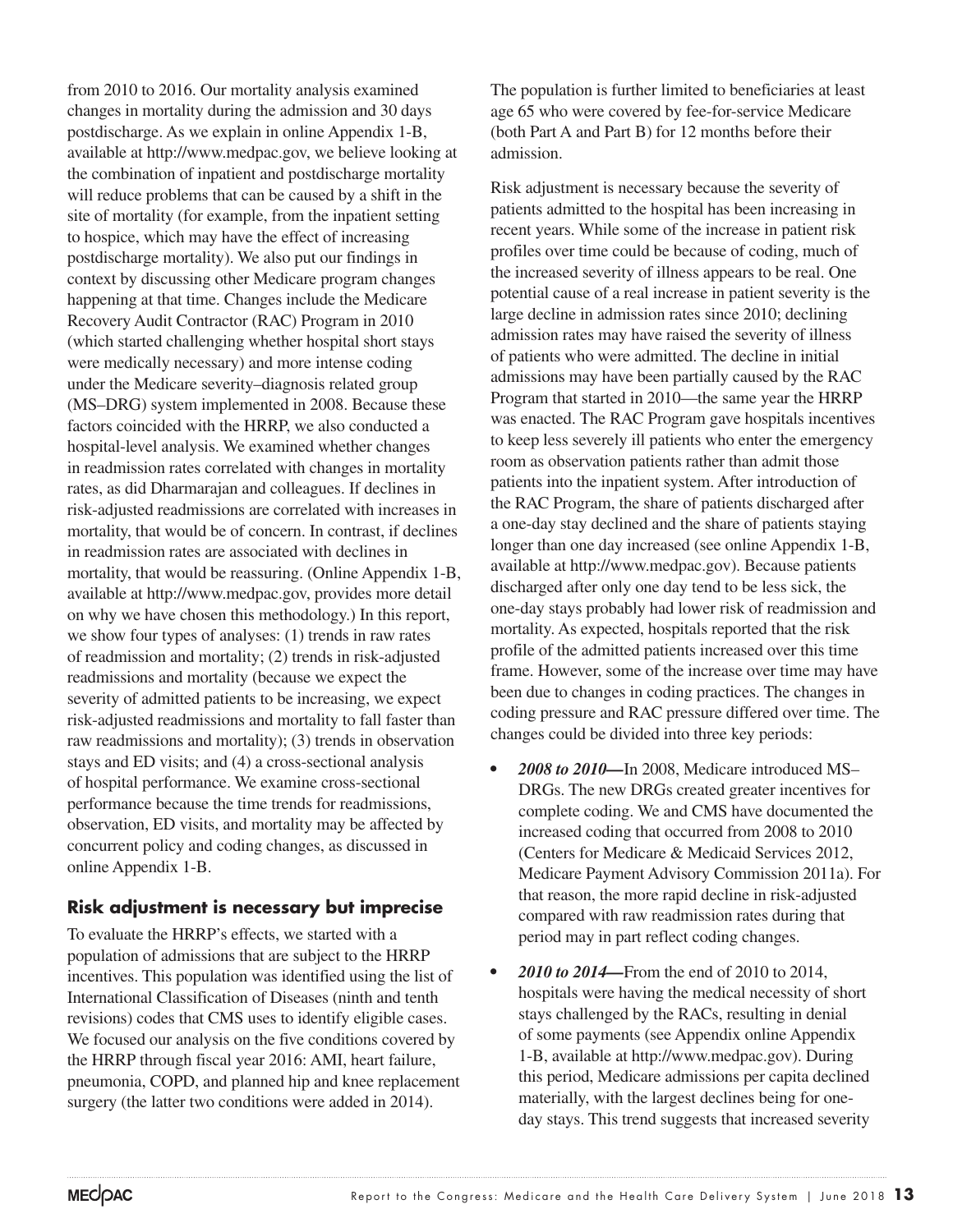of cases during this period was not simply a coding phenomenon, but a real increase in patient complexity.

*• 2014 to 2016—*RAC pressure was reduced in 2014. While there continued to be a material decline in medical admissions per capita during this period, the share of cases that were one-day stays actually increased slightly in 2016.

Given the uncertainty about how much of the changes in risk-adjusted readmissions was due to coding, we conducted cross-sectional analyses in addition to the time series analyses to determine whether hospital-level differences in readmission rates over time were related to some combination of hospital-level differences in rates of observation stays, ED use, and mortality after discharge.

#### **Our categorical risk adjustment model**

We used a categorical risk adjustment model based on one developed by 3M and used by the Agency for Healthcare Research and Quality to risk adjust mortality rates. In our model, we calculated an expected rate of readmission for a group based on the group's three-year historical average (e.g., 2010 to 2012) rate of readmission. Cases were grouped by base all-patient refined–diagnosis related group (APR–DRG), severity of illness, age, sex, and mental health diagnosis (if any). These classifications allowed us to examine the average rate of readmission for each category—for example, a male age 75 to 84 in base APR–DRG 194 (heart failure) at severity of illness level 3 with no mental health diagnosis. A clinical categorical model is similar to a regression in its approach but with many more interaction terms. For any given base DRG, readmission rates increase with patient severity (and in general increase with age), are higher for men, and are higher again if the patient has a mental health diagnosis. To get a reasonably reliable average readmission rate for each category, we required at least 25 cases in each category. (See online Appendix 1-B, available at http:// www.medpac.gov, for more details on risk adjustment methods).

#### **Unplanned versus potentially preventable**

In our analysis we examined three types of readmissions: all-cause, unplanned, and potentially preventable. We did this to examine whether the rate of change in readmissions is sensitive to type of readmission measure used. All-cause readmissions include all returns (except transfers) to the hospital after a qualifying initial admission. CMS initially

used this approach to track readmissions; however, under the legislation establishing the HRRP, CMS was not supposed to count readmissions that were "unrelated to the prior discharge (such as a planned readmission or transfer to another applicable hospital)." As a result, CMS developed the planned readmission algorithm, which was implemented in the second year of the HRRP. The planned readmission algorithm eliminates readmissions for transplants, maintenance chemotherapy, rehabilitation, and a set of 59 surgical procedures that are generally considered planned. However, if the surgical procedures are accompanied by a selected set of medical diagnoses as the principal discharge diagnosis, the readmission is considered unplanned. We find that only about 5 percent of readmissions are removed with the planned-readmission algorithm.

As a cross-check on the robustness of the unplannedreadmission methodology, we compared trends in unplanned readmissions with an alternative metric of potentially preventable readmissions (PPRs) developed by 3M. The PPR methodology captures readmissions that were clinically related to the prior admission and for which there is a reasonable expectation that it could have been prevented.

### **Results**

#### **Raw all-cause, unplanned, and potentially preventable measures of readmissions all show similar rates of decline**

The trends in the raw all-cause, unplanned, and potentially preventable readmission rates from 2008 to 2016 were similar, although the magnitudes differed (Figure 1-2). The unplanned readmission rate was slightly lower than the all-cause rate, which is as expected since the number of exclusions for planned surgeries is relatively small. The PPR rate was about 5 percentage points lower than the unplanned readmission rate. This lower rate is the result of counting only clinically related readmissions that are potentially preventable and not counting subsequent readmissions that are part of a readmission chain.<sup>5</sup> Over the period examined, the basic trend lines for all of these measures of readmissions were similar, suggesting that using either of the two risk-adjusted measures of readmissions would yield similar results. Historically, the Commission has reported the trend in PPR rates. However, because our mandate is to evaluate the HRRP, we used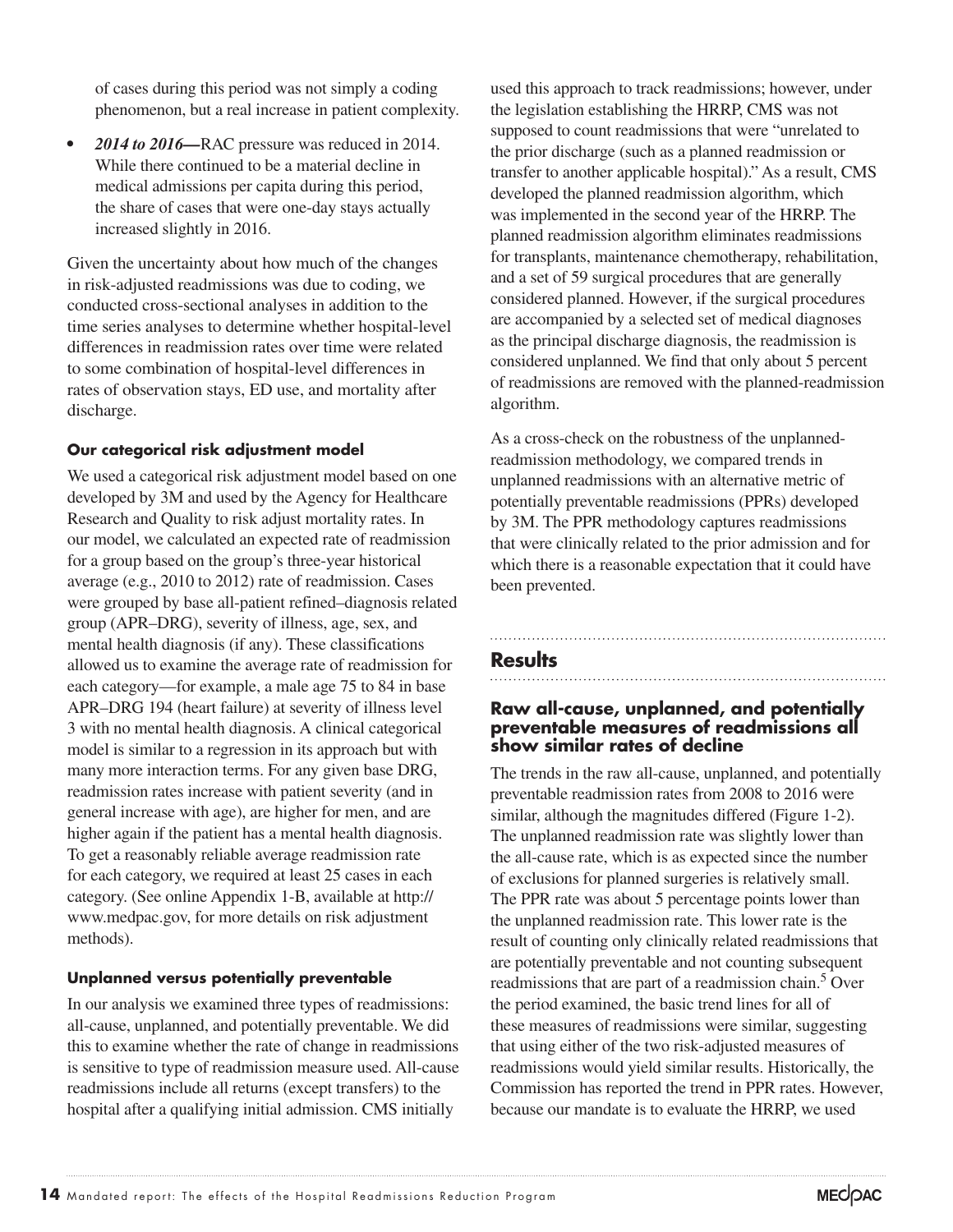

Note: HRRP (Hospital Readmissions Reduction Program), PPACA (Patient Protection and Affordable Care Act of 2010).

Source: MedPAC analysis of Medicare claims files for Medicare fee-for-service beneficiaries ages 65 or older.

the unplanned readmission rate for this report. Doing so allowed us to examine changes in readmissions, mortality, and service use for the specific population of admissions and set the asy for the speem.

The average unplanned readmission rate was flat before the start of the HRRP (16.7 percent in 2008 and in 2010). After the HRRP passed in 2010, the raw unplanned readmission rate declined by an average of 0.15 percentage passed for the point per year from 2010 and 2012. After the penalties program started to take place in 2013, the rate declined by 0.37 percentage point per year on average for the first two years of the penalties before flattening out from 2014 to 2016. hospitals with

In the 2010 to 2016 period, raw rates of readmission fell  $\frac{2008, 2010, \text{ and } 2010}{\text{readmissions was fact}}$ for each condition covered by the HRRP (Figure 1-3, p. 16). Of the conditions initially included in the HRRP, AMI saw the largest decline in raw rates of readmission during that period, falling from 19.0 percent to 15.9 percent.  $201$ Readmission rates for heart failure also declined, falling from 23.6 percent to 21.4 percent. Pneumonia, the third condition initially covered by the HRRP, also saw a sizable decline, falling 1.7 percentage points. Across conditions not covered by the program, unplanned readmissions

fell at a slower rate than for HRRP conditions, from 16.3 percent to 15.6 percent.<sup>6</sup>

A comparison of pre-HRRP rates of change (2008 to 2010) with rates after the HRRP was introduced (2010 to 2016) shows an accelerated annual rate of decline in raw rates of unplanned readmission: 0.3 percentage point faster on average after 2010 when the Act was passed for the initial three conditions covered by the program. Specifically, we examined readmission rates for all inpatient prospective payment system hospitals tage point per year on average for the first two years with available data from  $2010$  to  $2016$ . For the  $1,819$ hospitals with more than 50 heart failure discharges in 2008, 2010, and 2016, the rate of decline in heart failure readmissions was faster after 2010. The difference is ch condition covered by the HRRP (Figure 1-3, p. statistically significant using a Wilcoxon signed-rank test  $\frac{1}{2}$  $(p < 0.01)$ . Similarly, for the 2,270 hospitals with more than 50 pneumonia discharges, the rate was faster after 2010 ( $p < 0.01$ ). For the 946 hospitals with more than 50 AMI discharges in each year, the rate of decline in AMI readmissions was also greater, but the difference was not statistically significant.

> However, raw rates of readmission are not fully illustrative because the mix of cases admitted to hospitals has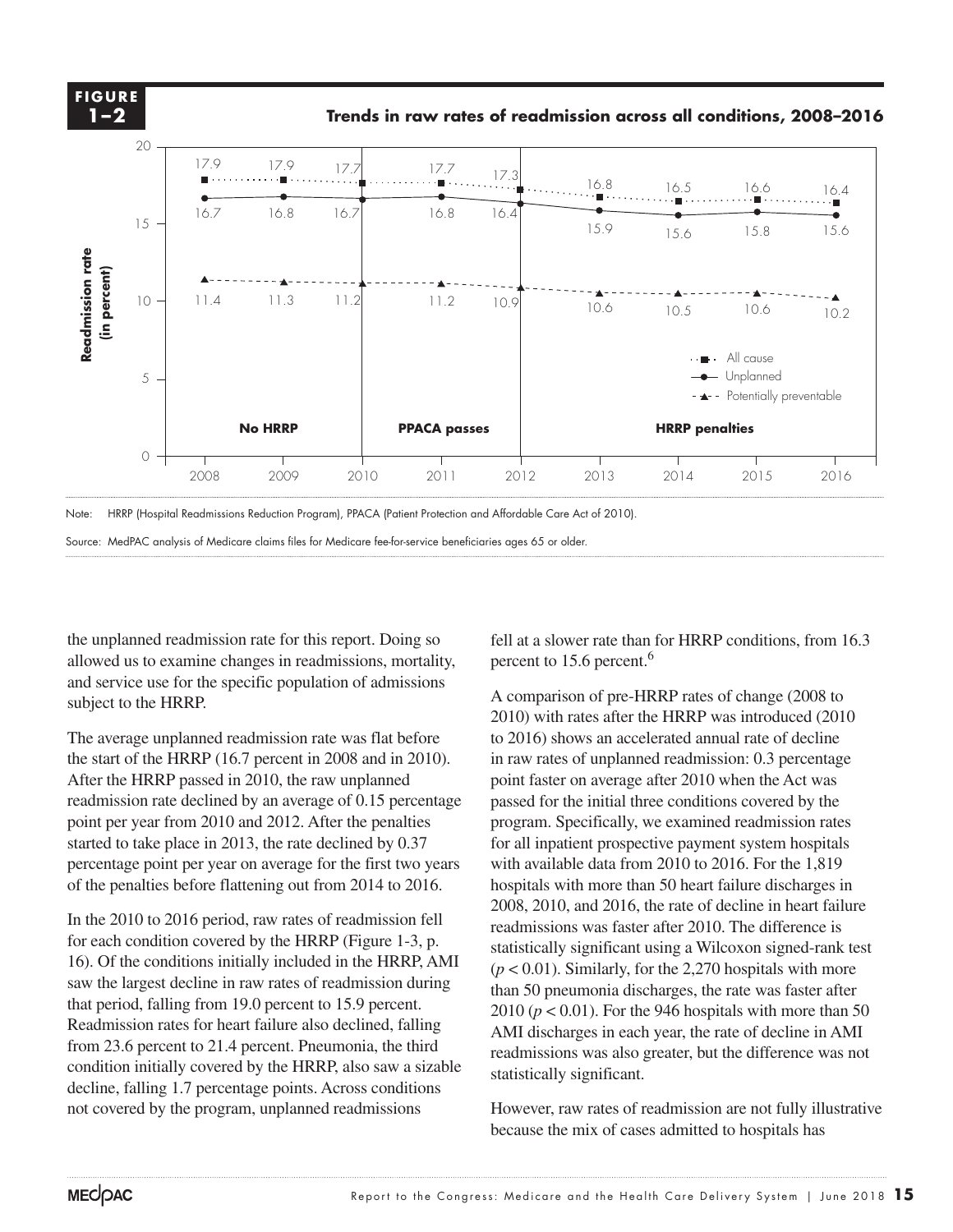**FIGURE 1–3**

#### **Raw unplanned readmission rates for conditions covered by the HRRP, 2008–2016**



Note: HRRP (Hospital Readmissions Reduction Program), PPACA (Patient Protection and Affordable Care Act of 2010), COPD (chronic obstructive pulmonary disease), AMI (acute myocardial infarction). The pneumonia measure reflects the expanded definition used starting in fiscal year 2016, which includes simple pneumonia, aspiration pneumonia, and sepsis with pneumonia as a secondary diagnosis.

Source: MedPAC analysis of Medicare claims files for Medicare fee-for-service beneficiaries ages 65 or older.

wo-midnight" rule that discouraged short-stay contribute to the reduced hospital readmission rates. changed. From 2010 to 2016, Medicare admissions per capita fell by 17 percent, suggesting that the easier  $\frac{1}{2}$  cases were no longer being treated on an inpatient basis. Admission rates for the three HRRP-covered conditions also declined substantially: Per capita heart failure admission rates dropped 14 percent, per capita even greate<br>recovered as the data is in the data is in the data is in the data is in the data is in the data is in the datasheet. pneumonia rates fell 11 percent, and per capita AMI rates declined 8 percent. A number of factors contributed to this points), decline in inpatient admissions, including technological improvements, general practice pattern changes, mprovements, general practice pattern entity, was already<br>accountable care organizations (ACOs), the impact of in raw readi RACs denying the necessity of certain admissions, and readmission rates suggested. the "two-midnight" rule that discouraged short-stay admissions.<sup>7</sup> Many of these policies occurred concurrently with implementation of the HRRP.  $\frac{1}{\Gamma}$  is the paragraph styles (and object styles) to format.

The steep decline in admission rates underscores the importance of adjusting for the change in mix of patients because those admitted after the more restrictive policies would generally have a higher severity of illness with a greater likelihood of being readmitted (that is, higher expected readmission rates).

The decline in risk-adjusted readmission rates was steeper than that in raw readmission rates. Between 2010 and 2016, across non-HRRP conditions, risk-adjusted readmissions fell 2.2 percentage points, from 16.8 percent to 14.6 percent. As shown in Figure 1-4, the declines were even greater for the HRRP-covered conditions as of 2010: heart failure (3.3 percentage points), AMI (3.4 percentage points), and pneumonia (2.6 percentage points). Even the e in inpatient admissions, including technological rate of readmissions for hip and knee replacements, which was already low, fell 1.4 percentage points.<sup>8</sup> The trends in raw readmission rates and the trend in risk-adjusted readmission rates suggest that the HRRP helped to

> On average, across HRRP conditions, the rate of decline in the risk-adjusted readmission rates was faster after the program's passage (2010 to 2016) than in the earlier period (2008 to 2010) by about 0.12 percentage point per year. The decline in heart failure readmissions was steeper after 2010 and was statistically significant when measuring the percentage point change or percentage change in heart failure readmission rates.

**Title here....**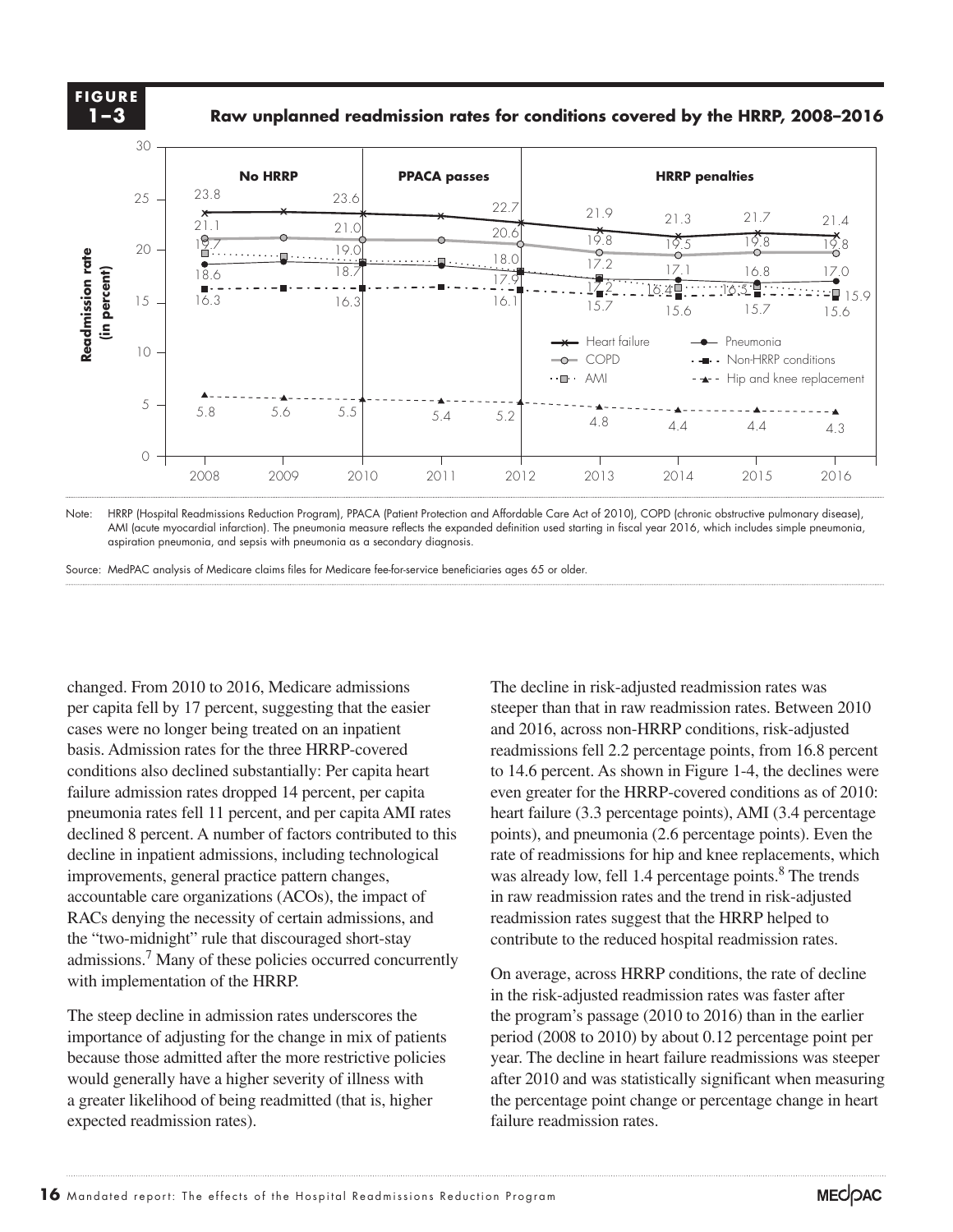**FIGURE 1–4**

**Risk-adjusted changes in unplanned readmission rates by condition, 2008–2016** 

**Title here....**



Note: HRRP (Hospital Readmissions Reduction Program), PPACA (Patient Protection and Affordable Care Act of 2010), COPD (chronic obstructive pulmonary disease), AMI (acute myocardial infarction). The pneumonia measure reflects the expanded definition used starting in fiscal year 2016, which includes simple pneumonia, aspiration pneumonia, and sepsis with pneumonia as a secondary diagnosis.

Source: MedPAC analysis of Medicare claims files for Medicare fee-for-service beneficiaries ages 65 or older.

Pneumonia and AMI readmission rates also fell faster after 2010, but the tests for statistical significance were mixed. For pneumonia, if we measure the change in percentage points, the readmission rate fell faster after 2010, but not by a statistically significant amount  $(p = 0.70)$ . However, it was harder to achieve the same percentage point reduction in readmissions in later years because of greater increasing the data is in the data is in the data is in the data is in the data in the data is in the data is in the data is in the data is in the data is i declining readmission rates. Therefore, we also measured after the the percentage change in the rate of decline in readmission rates (as opposed to percentage point change). Using this rates (as opposed to percentage point entingly). Using ans<br>percentage change method, pneumonia readmission rates & Medicaio fell faster after 2010 by a statistically significant amount Commission 2011a).  $(p = 0.04)$ . Similarly, the risk-adjusted readmission rate for AMI declined 0.1 percentage point per year faster after 2010 on average. The difference is not statistically significant when measuring change in percentage points  $(p = 0.22)$  but is significant when measuring the percentage change  $(p = 0.01)$ . Therefore, while readmission rates for AMI and pneumonia were falling more rapidly after 2010, the difference is statistically significant only when measuring percentage change.

An interesting finding is that raw readmission rates were generally not declining before 2010, but risk-adjusted rates were declining. The difference could be in part due to increasing complexity of patients, but another possibility is that the introduction of MS–DRGs in 2008 affected the rates. The MS–DRGs may have caused greater increases in coding during the years immediately after their introduction (2008 to 2010), which in turn may resulted in overstating the decrease in risk-adjusted resetting the decrease in risk-adjusted readmission rates during these years (Centers for Medicare & Medicaid Services 2012, Medicare Payment Advisory Commission 2011a). By 2010, the effect of the new MS– 04). Similarly, the risk-adjusted readmission rate DRGs on coding had largely been built into the system, which could explain the slower growth of coding from 2010 onward.

#### **The decline in readmission rates reflects more than coding changes**

To gain some insight into the degree that coding changes affected risk-adjusted rates, we examined raw and riskadjusted readmission rates for AMI. AMI readmissions are less discretionary than pneumonia or heart failure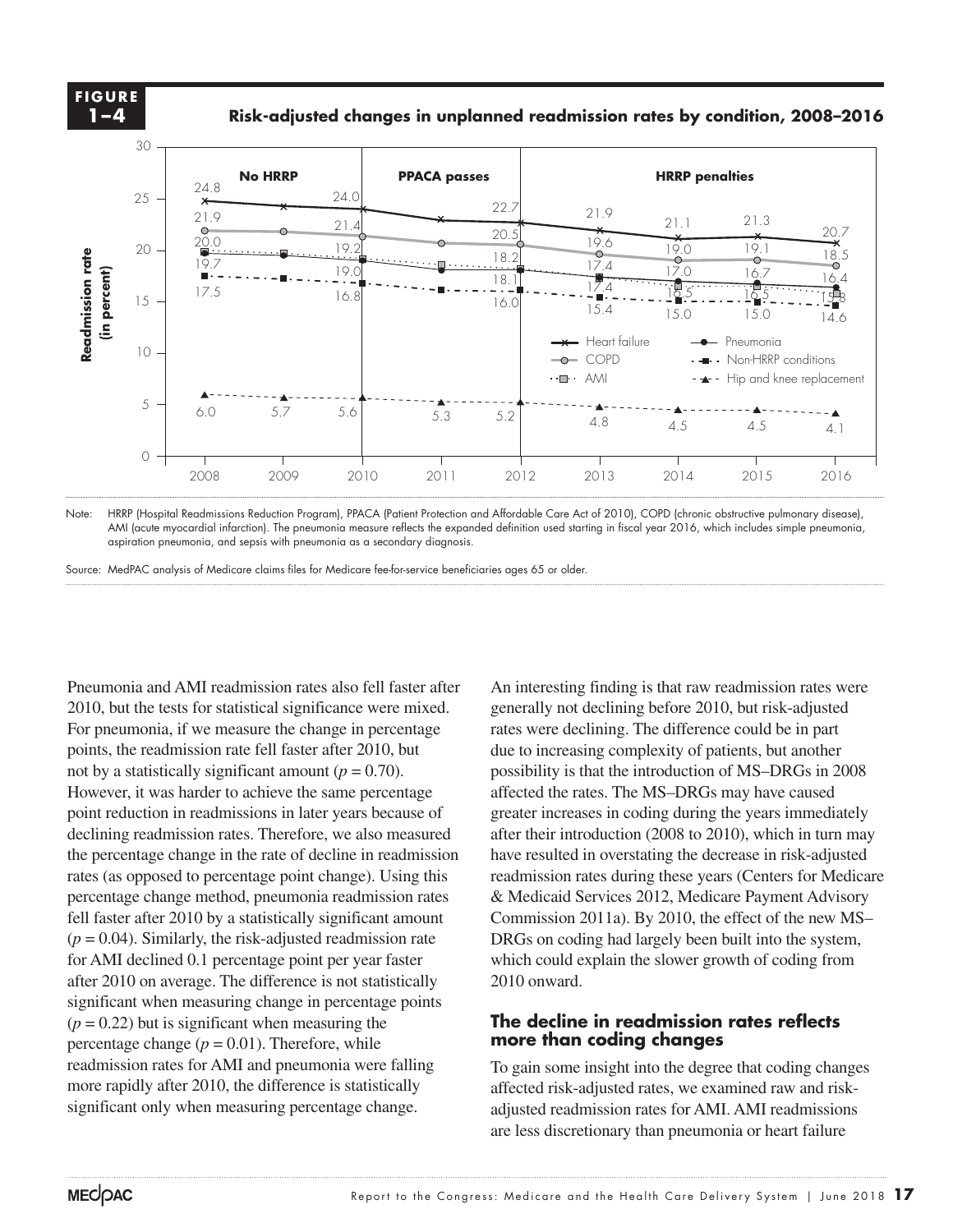**FIGURE 1–5**

**Reduction in AMI readmission rates was not driven by coding, 2008–2016** 



Note: AMI (acute myocardial infarction), HRRP (Hospital Readmissions Reduction Program), PPACA (Patient Protection and Affordable Care Act of 2010).

Source: MedPAC analysis of Medicare claims files for Medicare fee-for-service beneficiaries ages 65 or older.

readmissions. For example, a readmission that was preceded by a test indicating an ST-elevation myocardial infarction would be seen as less discretionary and less likely to be challenged by the RAC. Therefore, unless coding changed, we would expect profiles of AMIadmitted patients to change relatively little, causing raw and risk-adjusted readmission rates to be similar. However, if coding had driven the change in risk profile, readmission we would have expected even AMI raw and risk-adjusted Medica readmission rates to diverge.

In fact, the risk-adjusted and raw rates for AMI tracked  $\frac{1}{2}$  and the dashed and taw rates for  $\frac{1}{2}$  and taked oper capita.  $\frac{1}{2}$  per capital. contend that the increased risk profile in other conditions,  $\frac{1}{\text{equation}}$  for deterministic the  $\frac{1}{\text{equation}}$ such as heart failure and pneumonia, at least partially reflects true differences in the characteristics of admitted patients from 2010 through 2016.  $\blacksquare$  because the object styles) to format. The format object styles (and object styles) to format.

Because the reported characteristics of inpatient admissions have changed, we also examined changes in admissions per capita. For all conditions other than hip and knee replacements, admissions per capita between 2010 and 2016 declined (Figure 1-6). Interestingly, the fall in admission rates for the three initial HRRP-covered

conditions (AMI, heart failure, and pneumonia) was smaller than the decline observed across conditions not covered by the HRRP. If hospitals were avoiding admitting patients in these conditions to potentially circumvent readmission penalties, we would have observed a larger reduction for the HRRP-covered conditions. The combined effect of falling admission rates and decline in readmission rates meant the number of readmissions per Medicare beneficiary (across all beneficiaries) declined by more than 20 percent on average. For example, from 2010 to 2016, heart failure admissions declined by 14.3 percent per capita. Among this smaller number of admissions, readmissions fell by 13.6 percent. The combined effect of fewer admissions and fewer readmissions per admission s heart failure and pneumonia, at least partially was a 22.2 percent reduction in heart failure readmissions per capita (Figure 1-6).

#### **Admission rates declined while observation stays and emergency department visits increased**

Along with the drop in admission rates, the Medicare program has seen a steady rise in beneficiaries' use of observation stays and EDs (Figure 1-7). These trends in rising observation and ED use started before the HRRP was implemented.

**Title here....**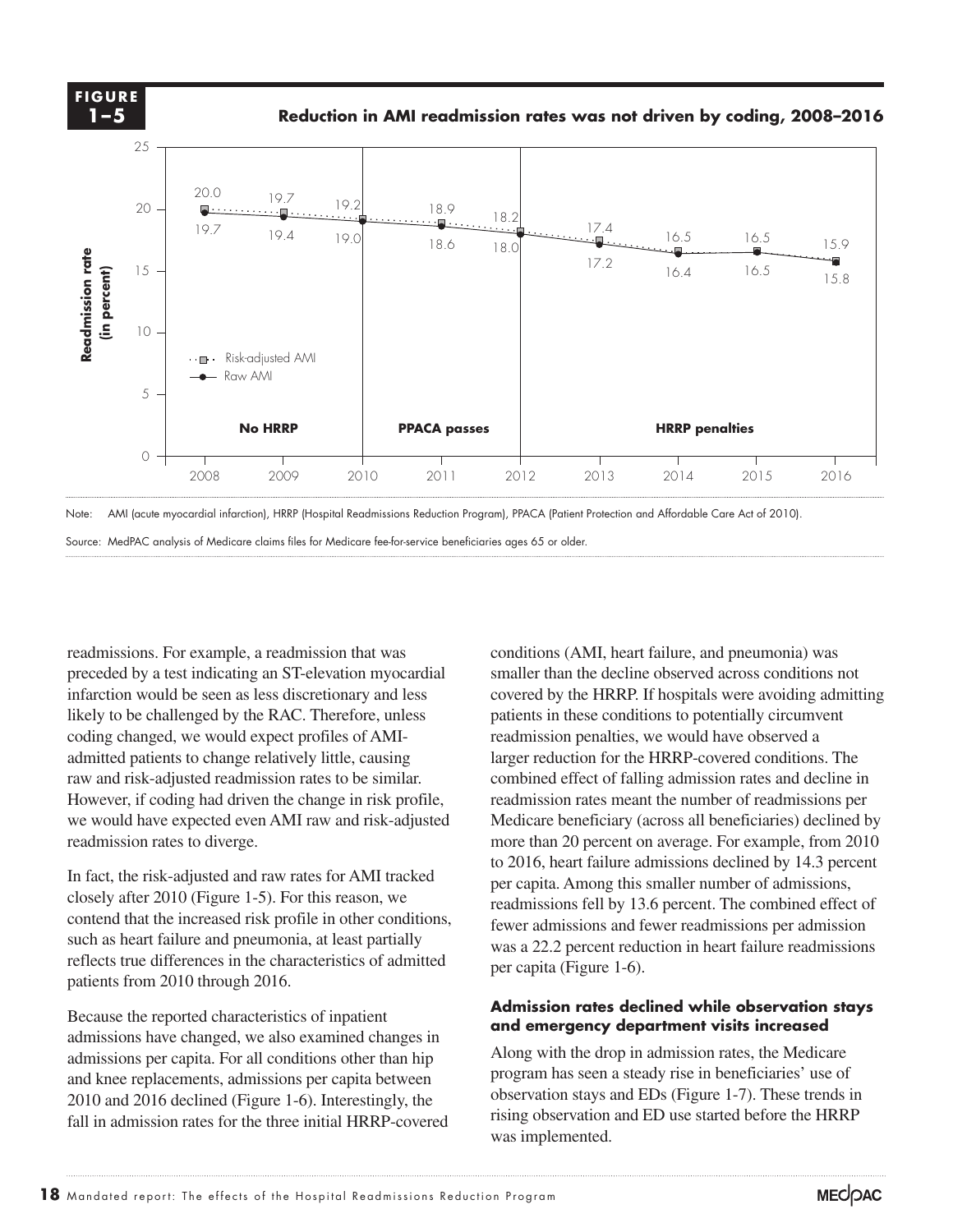

Note: HRRP (Hospital Readmissions Reduction Program), AMI (acute myocardial infarction), COPD (chronic obstructive pulmonary disease). Pneumonia measure reflects the expanded definition used starting in fiscal year 2016, which includes simple pneumonia, aspiration pneumonia, and sepsis with pneumonia as a secondary diagnosis.

Source: MedPAC analysis of Medicare claims files for Medicare fee-for-service beneficiaries ages 65 or older.



.<br>Note: ED (emergency department), FFS (fee-for-service), HRRP (Hospital Readmissions Reduction Program), PPACA (Patient Protection and Affordable Care Act of 2010).

Source: MedPAC analysis of Medicare claims files for Medicare fee-for-service beneficiaries ages 65 or older.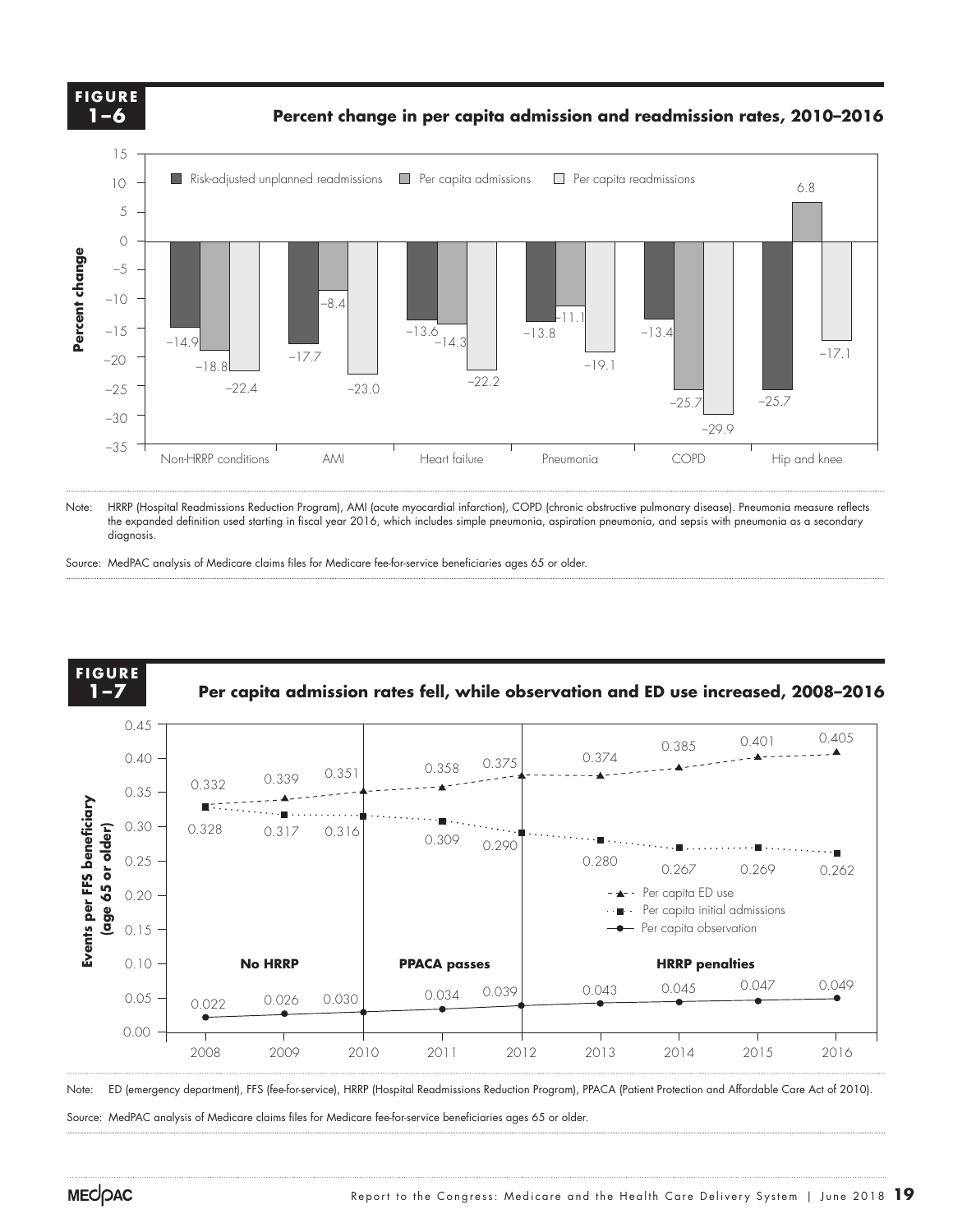

Note: ED (emergency department), HRRP (Hospital Readmissions Reduction Program), PPACA (Patient Protection and Affordable Care Act of 2010).

Source: MedPAC analysis of Medicare claims files for Medicare fee-for-service beneficiaries ages 65 or older.

Between 2010 and 2016, per capita admission rates (initial admission for qualifying conditions) dropped 17 percent, from 0.316 per capita to 0.262 per capita (Figure 1-7, p. 19). At the same time, however, per capita use of observation care grew 63 percent, from 0.030 per capita to 0.049 per capita. The increase in observation stays may have been partially a response to the RAC audits and twomidnight rule implemented by CMS during this period. 
increases on Because observation stays increased steadily from 2008 to Because observation stays increased steadily from 2006 to passed.<br>2016 (including the period before the RAC incentive), we ED use expect that more than the RAC incentive was at work. Per capita use of ED between 2010 and 2016 also increased,  $\frac{\ln 2010}{0.7}$  not rising 15 percent, from 0.351 visits per capita to 0.405. Almost half of this increase took place from 2010 to 2012. longer observation sta an increase in observation stays and ED visits suggests that there was some substituting of outpatient care for inpatient  $\qquad^{\text{case}}$ care. From the Medicare patients' perspective, patients may prefer avoiding a hospital stay if they can achieve an equal or better outcome in an outpatient setting. From the Medicare program's financial perspective, avoiding an inpatient stay helps to reduce program spending since the cost of an observation stay is about 20 percent of the cost

of the average inpatient admission and the cost of an ED visit is about 5 percent of the cost of an inpatient stay.

#### **Observation and ED use increased for both those admitted and those not admitted to the hospital**

As readmission rates declined, use of observation and the ED after inpatient stays increased (Figure 1-8). The largest increases occurred in 2012, two years after the HRRP was passed. From 2012 on, the increases in observation and ED use have been more modest.

In 2010, for beneficiaries who were not readmitted, about 0.7 percent of cases were followed by an eight-hour or longer observation stay. By 2016, 1.6 percent of cases were followed by an eight-hour or longer observation stay. In that same period, ED use increased from 5.1 percent of cases to 7.1 percent of cases with a prior admission. The joint timing of a decline in inpatient admissions with were followed by an eight-hour or longer observation stay.

> However, this ED growth appears to be broad based and not focused on ED visits after discharge. We compared Medicare beneficiaries' ED-visit growth for those discharged from a hospital and those not discharged from a hospital within the prior 30 days. We found that the

**Title here....**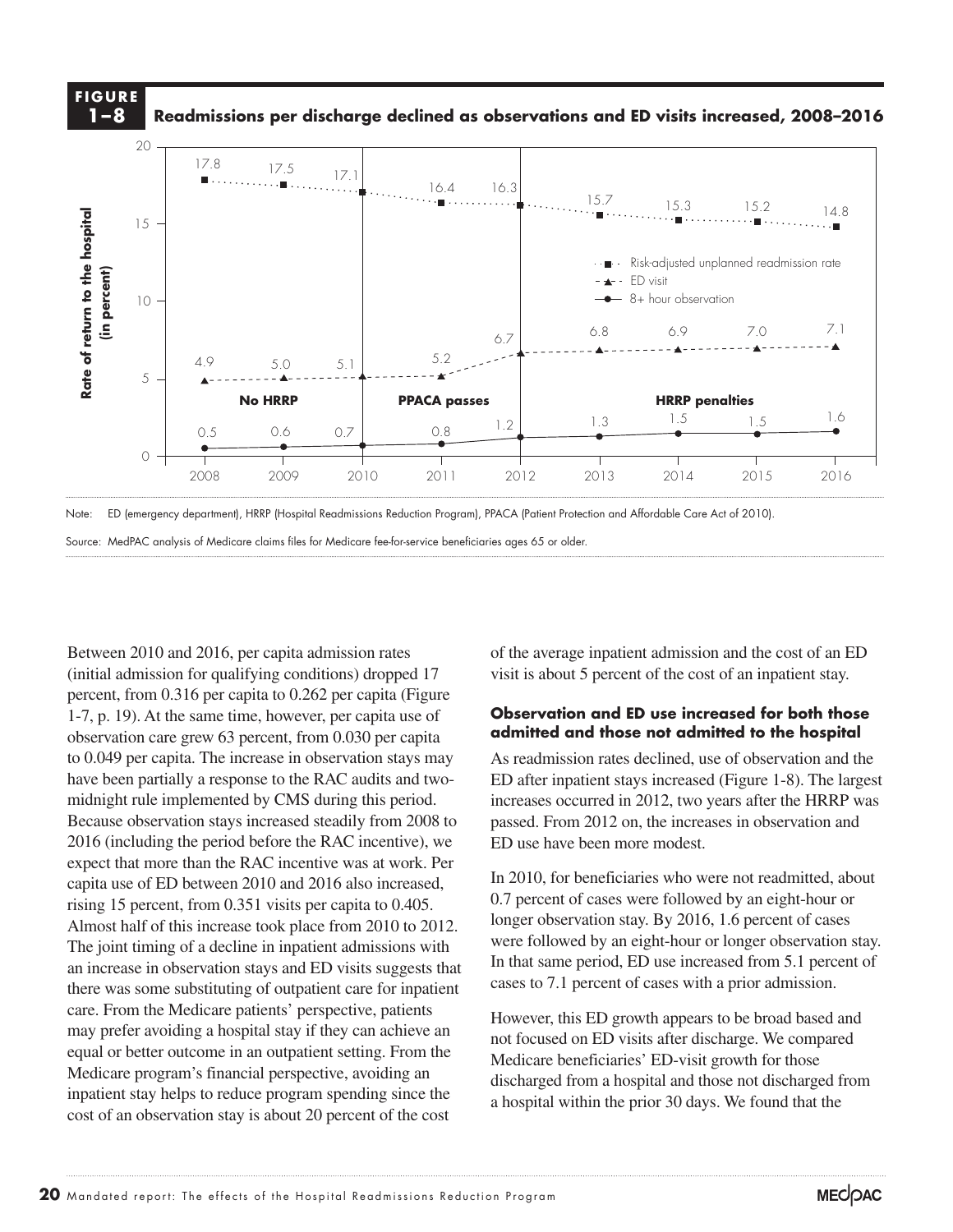#### **1–2 Change in risk-adjusted rate of return to the hospital for non-HRRP and HRRP conditions, 2010–2016**

|                         | <b>Readmissions</b> | <b>Readmission</b><br>or observation | Readmission,<br>observation,<br>or ED visit |
|-------------------------|---------------------|--------------------------------------|---------------------------------------------|
| Non-HRRP admissions     | $-2.2$              | $-1.5$                               | 0.7                                         |
| <b>HRRP</b> conditions  | $-2.8$              | $-1.7$                               | 0.3                                         |
| AMI                     | $-3.4$              | $-1.7$                               | 0.7                                         |
| Heart failure           | $-3.3$              | $-2.1$                               | $-0.2$                                      |
| Pneumonia               | $-2.6$              | $-1.7$                               | 0.2                                         |
| <b>COPD</b>             | $-2.9$              | $-1.8$                               | 0.3                                         |
| Hip or knee replacement | $-1.4$              | $-1.0$                               | 0.8                                         |

**Percentage point change in the share of patients returning to the hospital within 30 days categorized as:**

Note: HRRP (Hospital Readmissions Reduction Program), ED (emergency department), AMI (acute myocardial infarction), COPD (chronic obstructive pulmonary disease).

Source: MedPAC analysis of Medicare claims files for Medicare fee-for-service beneficiaries ages 65 or older.

growth rates were similar for the two groups. In fact, the shares of ED visits that were postdischarge visits in 2010 and 2016 were essentially the same (4.61 percent versus 4.66 percent, data not shown). Therefore, it appears that the growth in ED use is a broad phenomenon and cannot be primarily attributed to growth in postdischarge ED visits.

The decline in readmission rates coincided with increases in the rate of observation and the rate of ED use (Figure 1-8). The next question is: To what degree did the increase in observation and ED use offset the decline in readmissions? Looking across conditions not covered by the program, we see a 2.2 percentage point reduction in readmissions (Table 1-2). For those covered by the program, the reduction averaged 2.8 percentage points. At the same time, observation stays rose 1.0 percentage point and ED use within 30 days after discharge, by 2.0 percentage points (data not shown). However, adding together 2.8 percentage point decline in readmissions and the 1.0 percentage point increase in observation stays results in a combined decline of 1.7 percentage points in the sum of inpatient stays and observation stays (Table 1-2). We also saw an increase in ED use within 30 days postdischarge of about 2.1 percentage points (data not shown). The net effect was that the share of Medicare patients returning to the hospital for some type of care (readmission, observation, or ED) within 30 days of

discharge increased by 0.3 percentage point for HRRP conditions and 0.7 point for other conditions. From 2010 to 2016, the change in rates of return to the hospital varied by HRRP condition: AMI returns to the hospital rose, and heart failure returns to the hospital fell.

While the increase in ED and observation use coincided with the decline in readmissions, we cannot conclude that the decrease in readmissions caused the increase in observation visits or ED use. Observation and ED use increased for all Medicare beneficiaries in this time period, not just for those who were admitted to the hospital. For example, from 2010 to 2016, the share of discharges that were followed by an observation visit grew by 1 percentage point. At this same time, the share of all observation stays (including stays by beneficiaries never admitted to a hospital) grew by 1.9 percentage points, meaning observation stays grew faster for patients who had not been admitted. Similarly, the share of beneficiaries with a postdischarge ED visit increased 2.1 percentage points, and the per capita ED use for all Medicare beneficiaries grew by 5.3 percentage points. The faster growth in ED visits and observation stays for those without a recent admission to the hospital allows us to conclude that the readmission policy was not likely the driver behind the ED and observation growth experienced.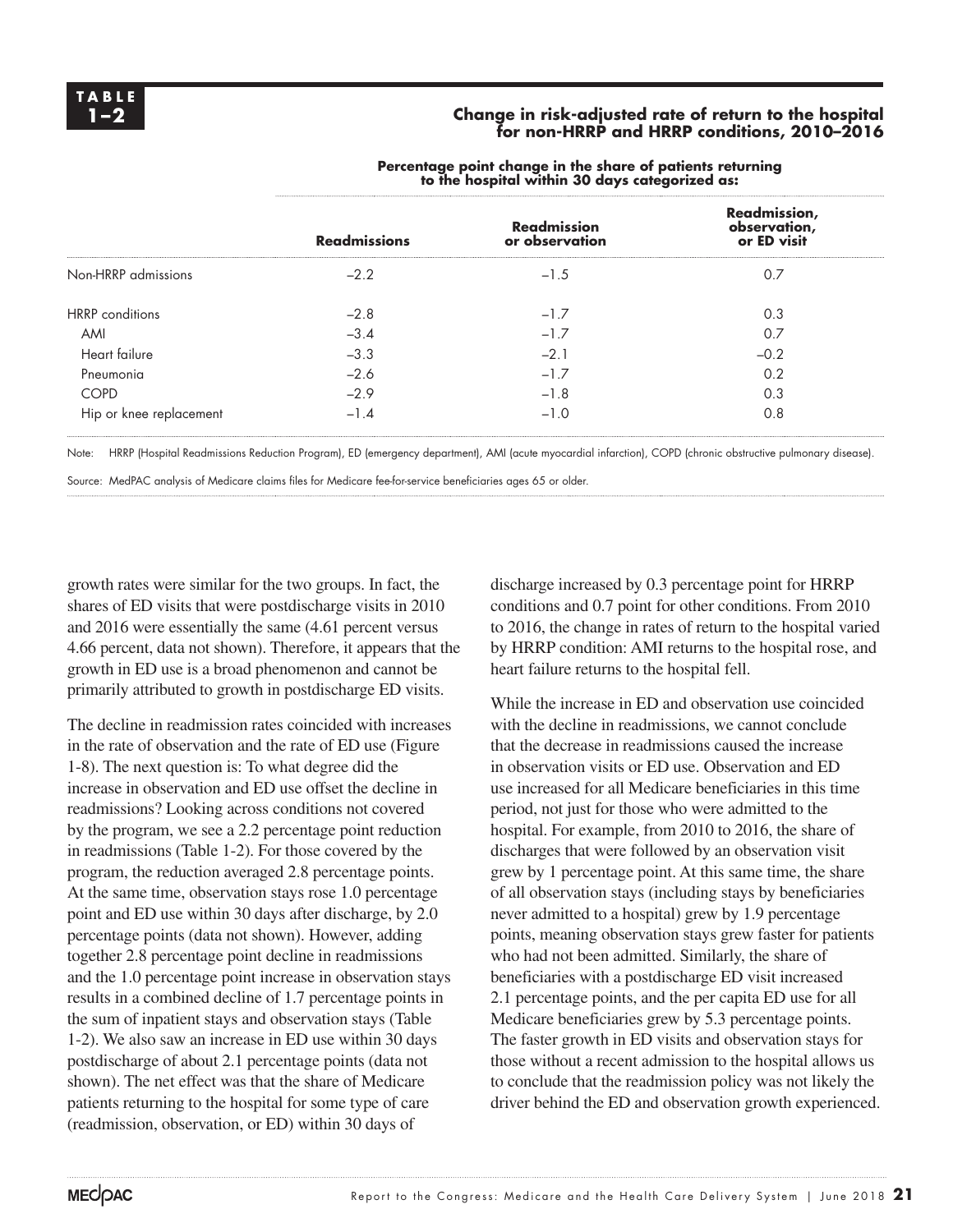**1-X FIGURE** 

## **HRRP conditions have unusually large declines in readmissions without Cumulative change.... FIGURE unusually large increases in observation or ED stays, 2010–2016**



Note: HRRP (Hospital Readmissions Reduction Program), ED (emergency department), AMI (acute myocardial infarction), COPD (chronic obstructive pulmonary disease). The five HRRP conditions include pneumonia, heart failure, AMI, COPD, and hip and knee replacement. The reasons for returning to the hospital are all measured in events per 100 initial admissions.

Source: MedPAC analysis of Medicare claims files for Medicare fee-for-service beneficiaries ages 65 or older.

#### **Small correlations were found between reductions in readmissions and increases in observation and ED visits**

In addition to looking at national trends, we examined the data on readmissions, observation stays, and ED visits at the hospital level to determine whether the hospitals with the biggest declines in readmissions also had unusually large increases in observation and ED use rates. In this analysis, we found a small negative correlation coefficient (−0.11) between changes in readmission rates and changes in postdischarge observation use. Similarly, adding changes in observation use and ED visits together, we also found a small negative correlation coefficient (−0.03) with changes in readmission rates, suggesting that hospitals with above-average declines in readmissions did tend to have slightly larger increases in observation and ED use. However, taken together with the data in Figure 1-6 (p. 19) and the national growth rates in observation and ED use for those *without* a recent admission, the data suggest that only a small share of the increase in observation and ED use was related to the HRRP. **Source:**<br> **Percentage point container and the beam of the point container of the point change is analysis (-0.1) in possible and the beam of the point change is we we and the beam of the wave was we we are we can be a we** 

#### **Greater readmission declines among HRRP conditions did not trigger greater observation-stay or ED-visit growth**

Risk-adjusted readmission rates fell more for conditions covered by the HRRP (i.e., 2.8 percentage points for HRRP conditions versus 2.2 percentage points for non-HRRP conditions) (Figure 1-9). $^{9}$  The difference is modest, suggesting there may be some spillover of behavior from HRRP conditions to non-HRRP conditions. Nevertheless, a hospital-level analysis indicates that the difference between 2.8 and 2.2 percentage points is statistically significant using a Wilcoxon signed-rank test  $(p < 0.01)$ . While the HRRP conditions had bigger reductions in readmissions, changes in observation and ED visits were almost exactly the same for HRRP conditions and other conditions (Figure 1-9). If hospitals were using observation and ED visits to avoid readmission penalties, we would expect to see larger increases for conditions covered by the program, but we did not. Because the greater reduction in readmission rates did not trigger a greater growth in observation stays and ED visits, the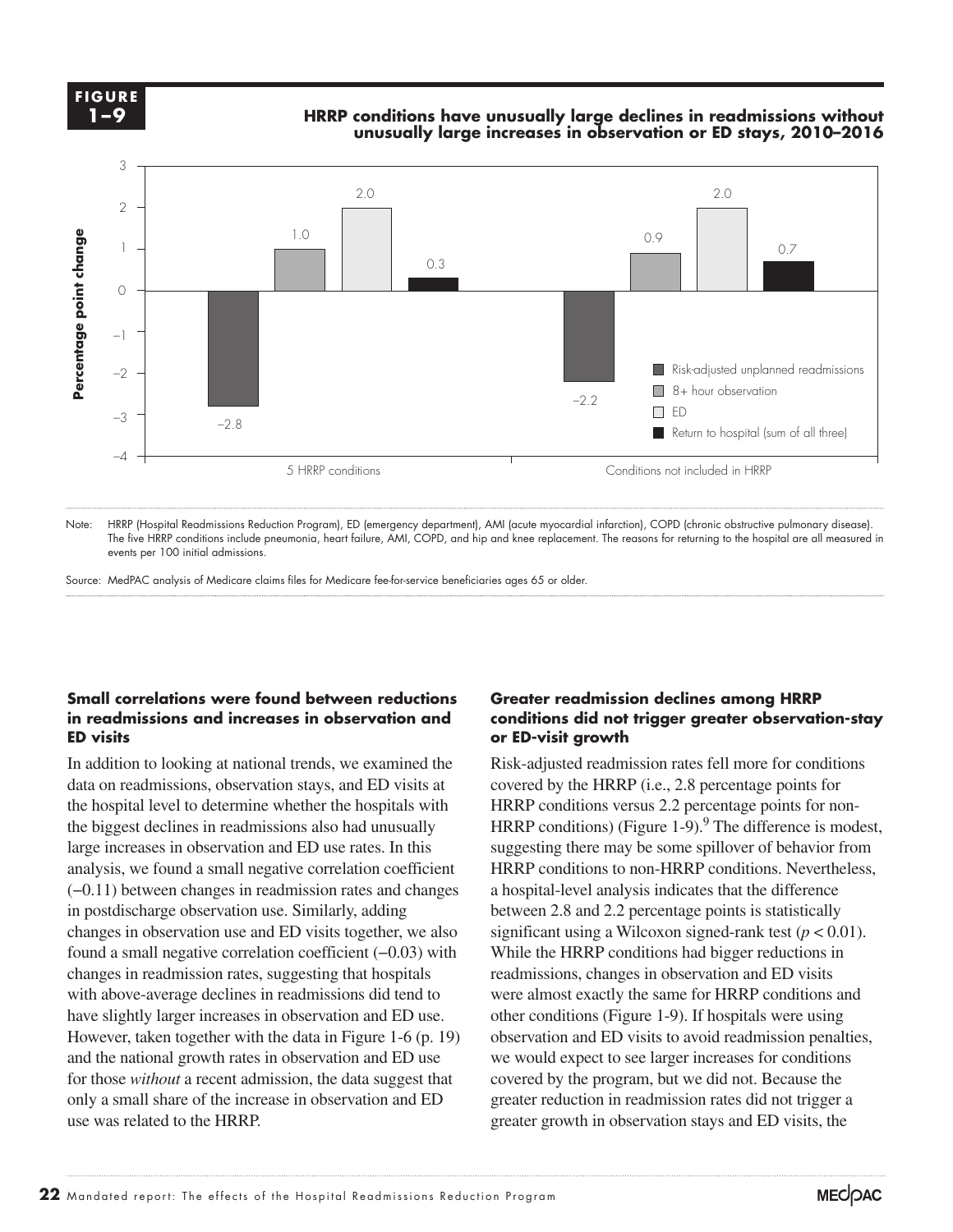observation and ED-use growth does not appear to be primarily a function of declining readmission rates.

#### **Sensitivity of findings to different methods of statistical testing**

Our congressional mandate is to examine whether reductions in readmissions caused an offsetting increase in ED visits and observation stays. Therefore, the method to test for offsetting increases in observation stays and ED visits needed to use a unit of analysis that is comparable across readmissions, ED visits, and observation stays. As a result, Figure 1-9 presents data that are measured as events per 100 stays. The changes in events are equivalent to percentage point changes in readmission, ED-use, and observation rates. When we tested for percentage point differences between HRRP and non-HRRP conditions, we found that the difference (2.8 percentage points vs. 2.2 percentage points) is statistically significant.

However, there is a question of how robust the two findings (that readmission rates for HRRP conditions fell faster than for non-HRRP conditions and the finding that the readmission reductions did not trigger large increases in ED visits and observation stays) are to different methodological approaches. Therefore, we first estimated whether the difference in rate of decline for HRRP conditions and non-HRRP conditions would be statistically significant if we measured change in percentage rather than percentage points. Second, we investigated whether the finding—that greater readmission declines for HRRP conditions did not trigger more ED or observation stays—held for raw (not risk-adjusted) data.

When using percentage changes rather than percentage point changes, we found that the risk-adjusted readmission rate for HRRP conditions declined by 14.9 percent from 2010 to 2016 compared with a 13.0 percent decline for non-HRRP conditions. The difference (1.9 percent) is modest and statistically significant.<sup>10</sup> The fact that the percentage differences are modest could reflect HRRP incentives spilling over into other conditions, coding difference across conditions, and other factors outside of the HRRP such as ACOs' practices also affecting readmission rates (Winblad et al. 2017).

One concern is that the difference (1.9 percent) may be due to greater coding changes for conditions covered by the HRRP. We found no evidence of this concern given that the difference in the change in raw rates of readmission for HRRP and non-HRRP conditions was larger than the risk-adjusted differences. The raw

readmission rate for HRRP conditions declined by 13.2 percent compared with a 4.5 percent decline for non-HRRP conditions. The difference in the rate of decline of raw readmission rates is statistically significant  $(p < 0.01)$ .

Next, we examined whether the decline in raw readmission rates was offset by a raw increase in ED visits or observation stays. As with the risk-adjusted model, the raw change in postdischarge ED use and observation was similar for HRRP conditions and non-HRRP conditions. A version of Figure 1-9 using raw (not risk-adjusted) data is provided in online Appendix 1-C, available at http:// www.medpac.gov. Looking at the totality of the different tests, there is fairly consistent evidence that the HRRP caused some reduction in readmissions, with most of the tests showing statistical significance. However, given the differences in the magnitude of the effects across different methods of testing for a HRRP effect on readmissions, it is not possible to say what portion of the reduction in readmissions was due to the HRRP and what portion was due to other concurrent factors such as ACOs or changes in coding practices.<sup>11</sup>

#### **Medicare program costs declined as readmissions declined**

The Medicare program's savings from the drop in readmissions was much greater than the increase in payments for the additional observation stays and ED visits. As shown in Table 1-3 (p. 24), the program spent \$1.73 billion less on readmissions in 2016 than it would have if readmissions had occurred at the same rate as in 2010. Even though use of observation and ED visits increased, the effect had a relatively small impact on spending, with observation spending increasing postdischarge by \$167 million and ED spending increasing by \$69 million. The net reduction in spending on readmissions was \$1.49 billion. While it is clear that readmission spending was reduced, it is not clear what share of the reduction was due to the HRRP. Other factors such as ACOs or technological changes may have contributed to the reduction in readmission rates.

#### **Changes in mortality rates and readmissions rates are not highly correlated**

We also examined whether there was any relationship between changes in readmissions and changes in mortality, using two prior studies cited earlier as a starting point. Both studies found a slight increase in risk-adjusted heart failure mortality from 2010 through 2014. One study,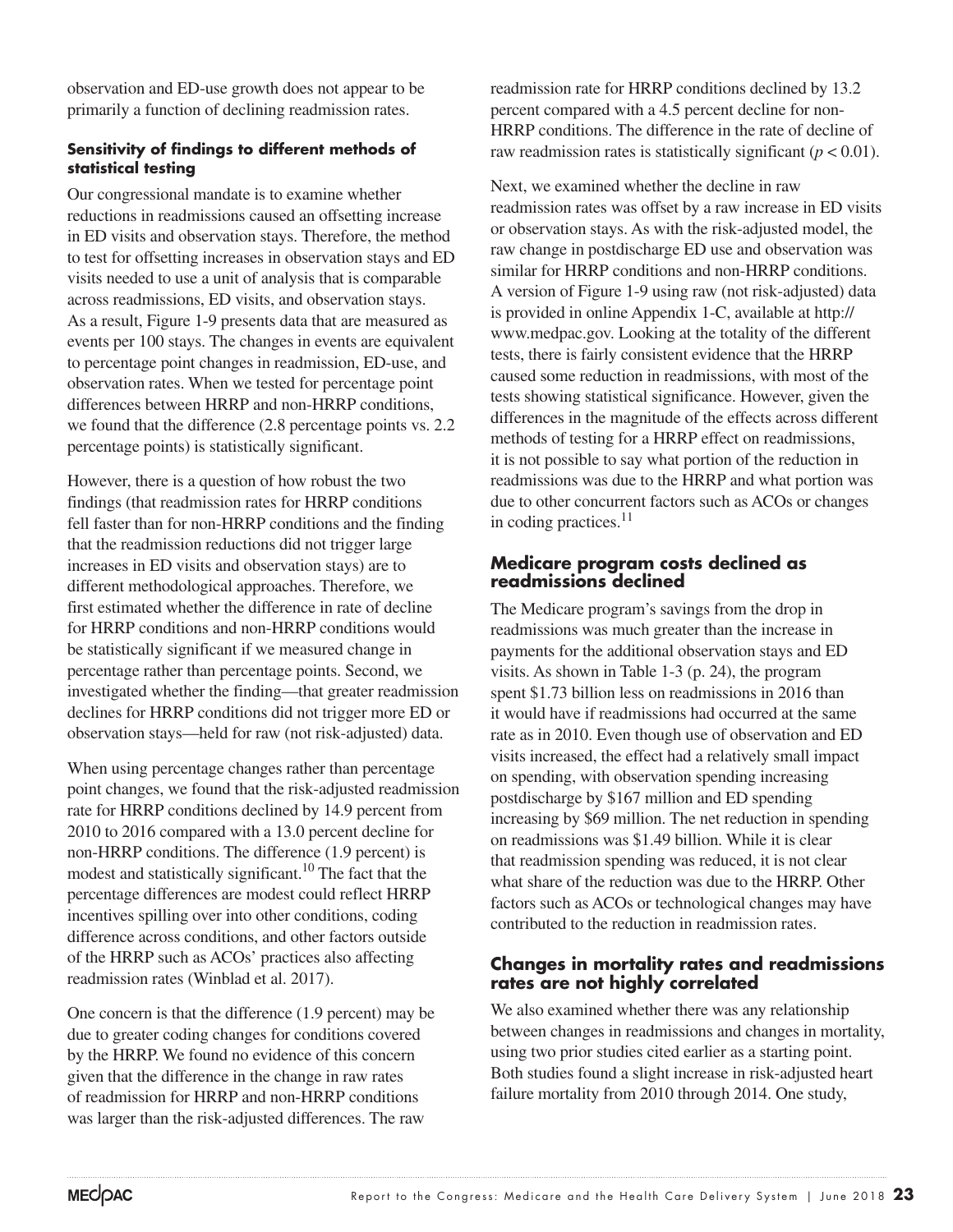#### **1–3 Changes in costs after the 2010 enactment of the HRRP, 2010–2016**

| <b>Type of care</b>                                                        | Change in the cost of<br>return visits to the hospital<br>(in billions) |  |
|----------------------------------------------------------------------------|-------------------------------------------------------------------------|--|
| Readmissions within 30 days of the initial admission                       | $$ - 1.73$                                                              |  |
| Observation stays, initial and postdischarge                               | 0.17                                                                    |  |
| Emergency department visits (without admission), initial and postdischarge | 0.07                                                                    |  |
| Net change in spending                                                     | $-1.49$                                                                 |  |

Note: HRRP (Hospital Readmissions Reduction Program). Reductions in spending on readmissions, observation stays, and emergency use pertain to reductions for all conditions including those not covered by the HRRP. It is not clear the degree to which these reductions are due to the HRRP or other factors.

Source: MedPAC analysis of Medicare claims data.

which conducted a hospital-level analysis regarding the relationship between readmissions and increased mortality, did not find a correlation (Dharmarajan et al. 2017). We repeated the time-trend analysis and the hospital-level correlation analyses with two changes. First, our analysis extended through 2016. Second, we measured mortality as the combination of mortality during the inpatient stay and 30 days after the stay ended. This approach addressed the problem of a possible shift in the location of the mortality due to hospice use increasing during this time period (as discussed in online Appendix 1-B, available at http://www. medpac.gov).

We found that, after the HRRP's introduction, raw rates of mortality materially increased for one of the HRRP conditions (heart failure) but materially declined for two other HRRP-covered conditions (pneumonia and AMI) (Figure 1-10). On average, raw rates of mortality declined for the five HRRP conditions and increased for non-HRRP conditions. The increase in raw rates of mortality for heart failure and non-HRRP conditions may have been related to the decline in initial admissions and increases in the severity level of those admitted. The literature has tended to focus on the one metric where mortality increased (heart failure) rather than the conditions for which mortality declined.

From 2010 to 2016, we found that risk-adjusted mortality rates during the inpatient stay and the following 30 days declined for all conditions (Figure 1-11). While greater coding intensity over time may be responsible for some of the decline in risk-adjusted mortality, we believe that a portion of the decline in mortality is real. We believe

the decline in risk adjusted rates is real due to consistent evidence that the patients admitted in 2016 had a higher risk of mortality than the patients admitted in 2010.

Our finding of declines in risk-adjusted heart failure mortality rests on a finding that the patients admitted in 2016 had a higher risk of mortality than the patients admitted in 2010. From our data, it appears that the large decline in initial heart failure admissions per capita caused the 2016 cohort of heart failure admissions to consist of patients with higher expected mortality than the 2010 cohort of heart failure admissions. In other words, it appears that hospitals were admitting fewer easy cases in 2016. While our categorical model's finding of higher expected mortality for the 2016 cohort compared with the 2010 cohort could partially be due to greater coding intensity, we also find that patients admitted in 2016 tended to have higher risk scores based on the prior year's diagnoses, tended to have greater intensive care unit use, and were less likely to be discharged home for self-care than the cohort of patients admitted in  $2010$ .<sup>12</sup> These factors all suggest that the 2016 cohort of heart failure admissions were less healthy than the 2010 cohort. Therefore, our findings of both increasing raw rates of mortality and declining risk-adjusted mortality for heart failure admissions is plausible. These findings do not mean that no clinician ever erroneously failed to admit a patient, or even that the HRRP did not affect the rate of appropriate readmissions. It means only that, on net, care continued to improve during the time the HRRP was in effect. This improvement could indicate that the positive effects of changes in care patterns (better prescription reconciliation,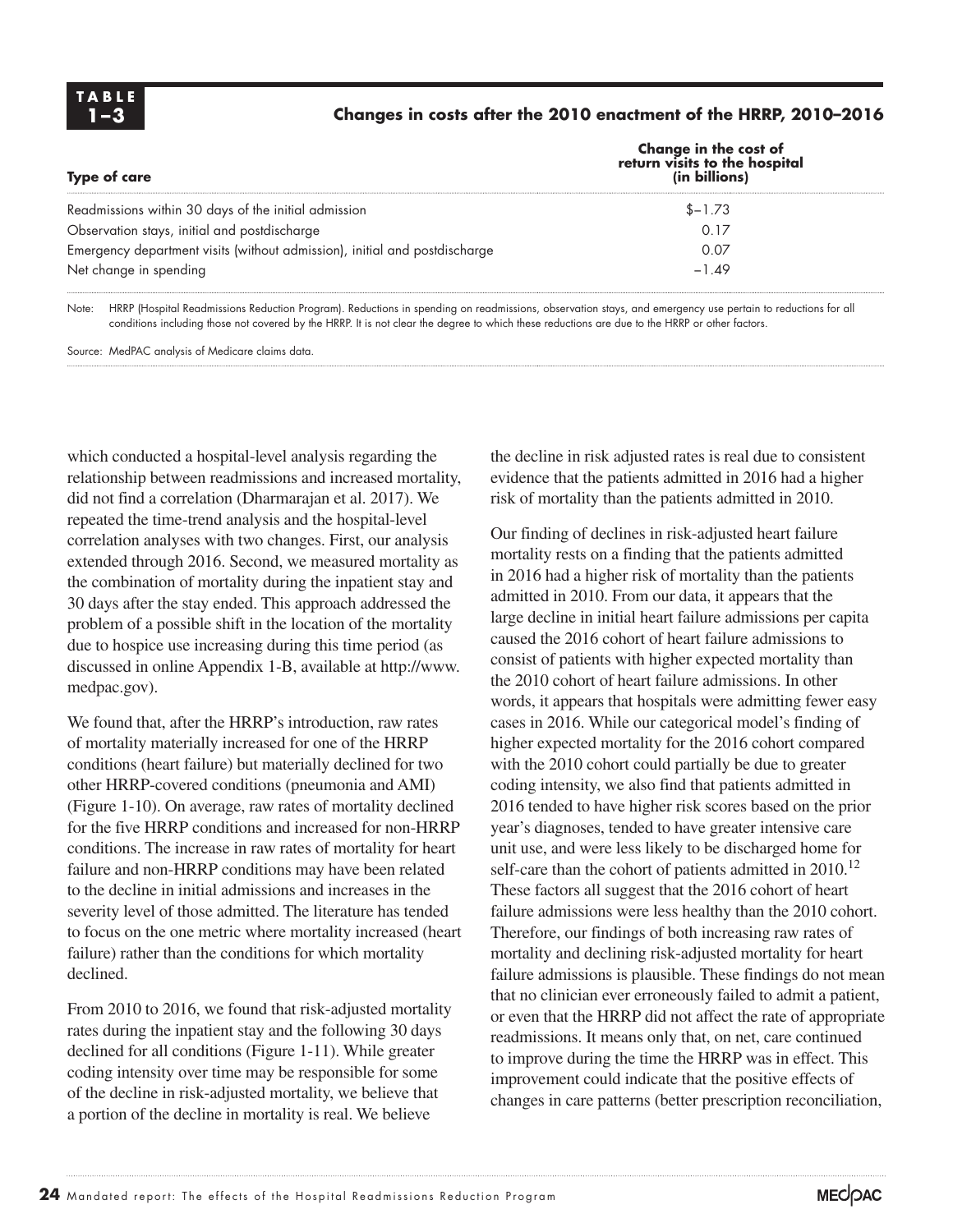#### **FIGURE FIGURE**<br>Time **1–10**

**Raw 30-day mortality (in-hospital through 30 days postdischarge) rates have risen for some and fallen for other conditions covered by the HRRP** 

**Title here....**



Note: HRRP (Hospital Readmissions Reduction Program), COPD (chronic obstructive pulmonary disease), AMI (acute myocardial infarction), PPACA (Patient Protection and Affordable Care Act of 2010). The pneumonia measure reflects the expanded definition used starting in fiscal year 2016, which includes simple pneumonia, aspiration pneumonia, and sepsis with pneumonia as a secondary diagnosis.

Source: MedPAC analysis of Medicare claims files for Medicare fee-for-service beneficiaries ages 65 or older, 2008–2016.



Note: HRRP (Hospital Readmissions Reduction Program), COPD (chronic obstructive pulmonary disease), AMI (acute myocardial infarction), PPACA (Patient Protection and Affordable Care Act of 2010). The pneumonia measure reflects the expanded definition used starting in fiscal year 2016, which includes simple pneumonia, aspiration pneumonia, and sepsis with pneumonia as a secondary diagnosis.

Source: MedPAC analysis of Medicare claims files for Medicare fee-for-service beneficiaries ages 65 or older, 2008–2016.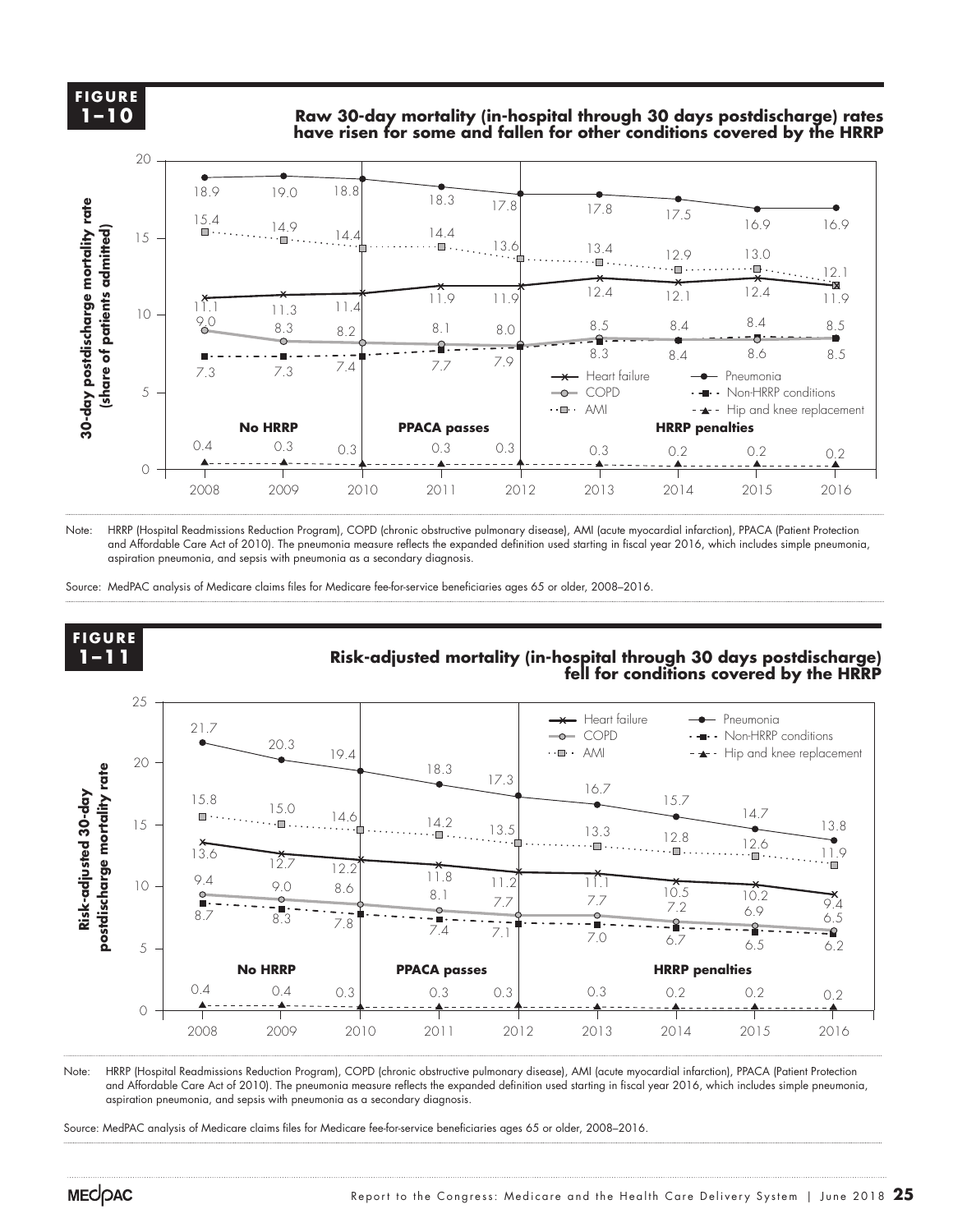**FIGURE FIGURE 1-XX 1–12**

#### **No material relationship between hospital-level changes in heart failure readmission rates and hospital-level changes in mortality**



Source: MedPAC analysis of Medicare claims files for Medicare fee-for-service beneficiaries ages 65 or older.

better care transitions, and better coordination with postacute care providers) may have outweighed any negative changes in care patterns. Our finding for heart failure differs from the earlier two studies, which found a slight increase in risk-adjusted heart failure rates. It could be due Increase in fisk-adjusted heart failure fates. It could be due<br>to our combination of inpatient and post-acute mortality, differences in risk adjusters, or simply our use of two more study, which years of data. The 2016 data may differ in that the RAC different audits had been removed by that time.

#### Little hospital-level correlation was found between changes in readmission rates and changes in **Fig. 1996. In the legand, so I**ndia<br>Have to the line of the legand, so I'll policy implications are to complicate **mortality**

In addition to looking at national trends—which can be the black selection to select it is a selection to select the black selection to graph for model in the black selection to graph. confounded by many concurrent changes—we conducted a hospital-level analysis of the relationship between  $\frac{U_1}{U_2}$ change in readmission rates and mortality rates over time. As shown in Figure 1-12, we found almost no correlation. The small correlation between changes in readmission rates and changes in mortality rates that we did see was positive, meaning that hospitals that improved their readmission rates more than average tended to also

improve their mortality rates a bit more than average. While statistically significant, the magnitude of the correlation is small (0.066). The correlations for mortality and readmissions for the other four HRRP conditions are also small (and positive), but also statistically significant. Interestingly, the correlation found by the Dharmarajan study, which used a different measure of mortality and different years of data, was the same (0.066) (Dharmarajan et al. 2017).  $\alpha$  and the maturity draw times because they kept resetting when I changed and I changed any data.

### **Policy implications**

Readmission rates clearly declined from 2010 to 2016. Given the totality of the evidence and the findings in the literature, it appears that at least some of this reduction was due to the incentives in the HRRP. The exact share that is due to the HRRP and the share due to other factors is difficult to disentangle. The reduction in readmission rates appears to have been achieved without an increase in risk-adjusted mortality or a material increase in spending

**Title here....**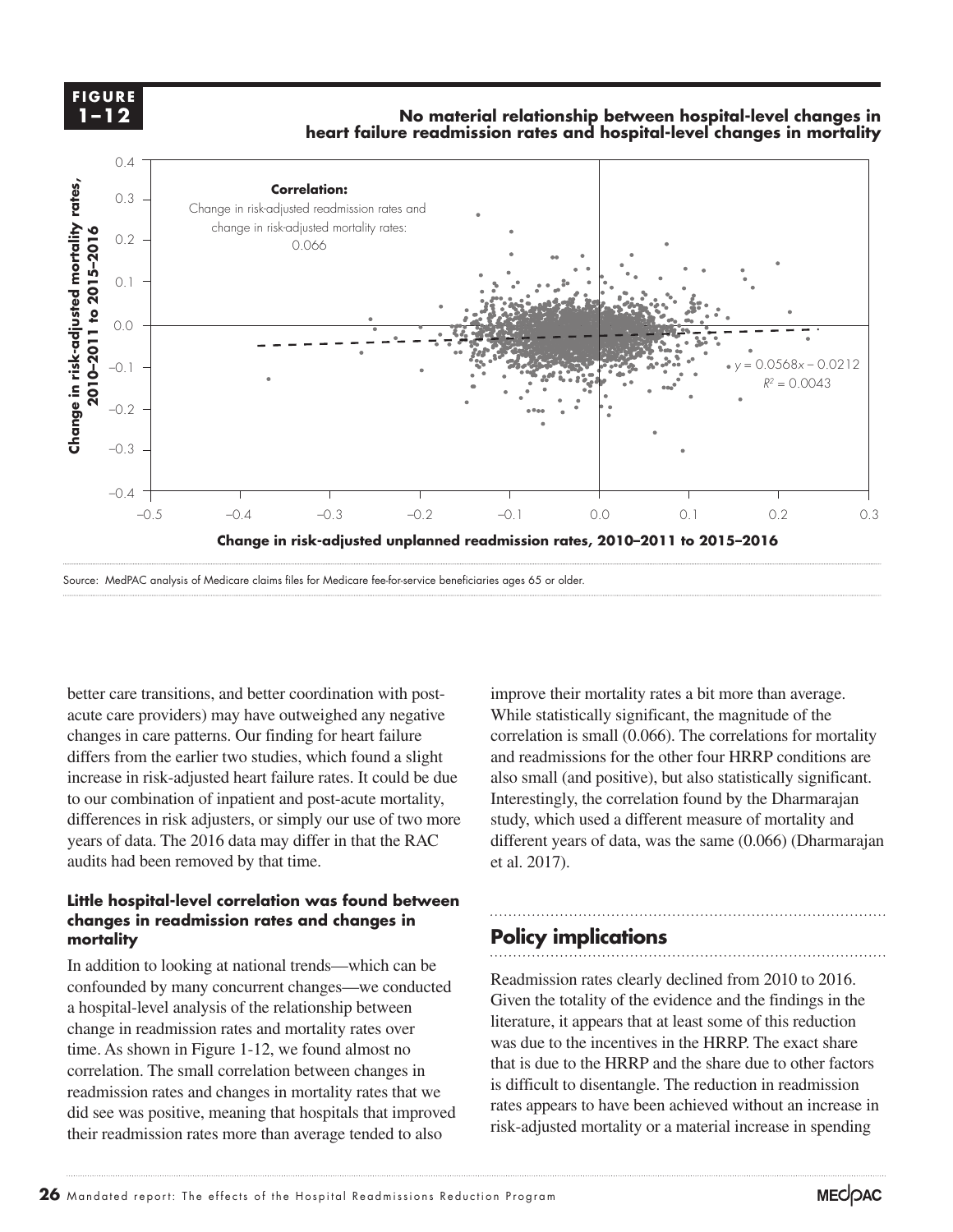on other services. While use of observation care and ED postdischarge increased after the HRRP was introduced, these increases were program wide and likely strongly influenced by other factors such as the RAC audits and two-midnight policy implemented by CMS over this period. While the program has achieved some of its objectives, the program could still be improved. As we discussed in 2013, the program could be expanded to cover all conditions, and the magnitude of the penalty

for each excess readmission could be reduced. This budget-neutral change would create a broader incentive for providers to reduce readmissions and would allow the Medicare program to reduce penalties to a level that is more proportionate to the cost of excess readmissions. In addition, as we discuss in Chapter 7 of this report, the system of hospitals' financial incentives could be adjusted to balance readmission, mortality, and patient experience incentives. ■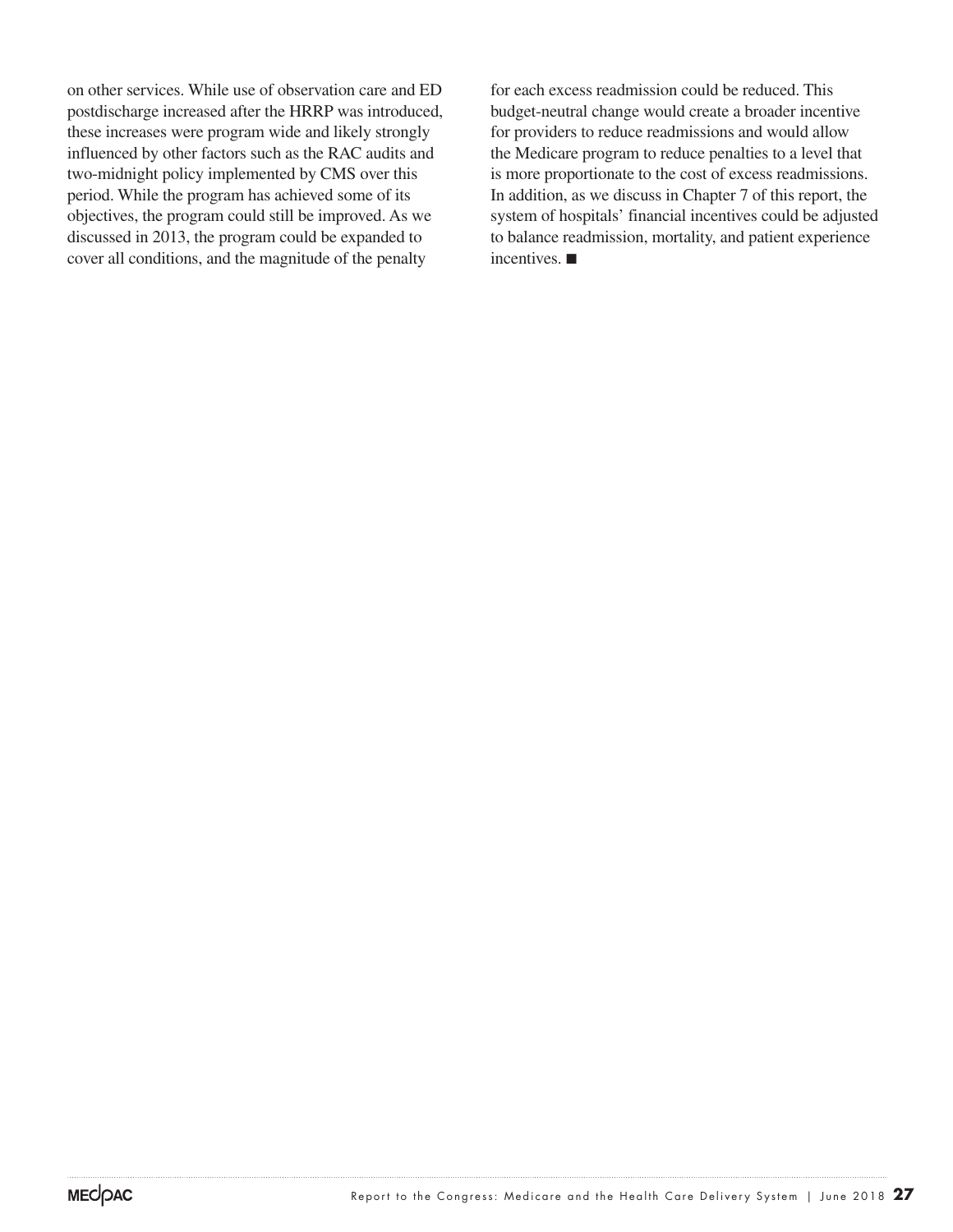# **Endnotes**

- 1 The 30-day measures used for the Hospital Readmissions Reduction Program (HRRP) are essentially the same measure as reported on the Hospital Compare website except that readmissions to Veterans Health Administration hospitals and critical access hospitals are not included. A person who is discharged from a prospective payment system hospital and is later readmitted to a critical access hospital is not considered a readmission for purposes of the HRRP.
- 2 The use of principal discharge diagnosis raises an issue of double counting admissions when the policy was expanded to include chronic obstructive pulmonary disease (COPD) in fiscal year 2015 and coronary artery bypass graft (CABG) surgery in fiscal year 2016. For example, many patients who are admitted to the hospital with a heart attack receive either percutaneous transluminal coronary angioplasty or a CABG during their stay. The principal discharge diagnosis for these patients is usually AMI. Thus, these cases could be counted under both the current AMI readmission measure and the CABG readmission measure.
- 3 During the 2008 to 2014 time frame, heart failure admissions dropped significantly. Dharmarajan and colleagues report a decline in their data set of roughly 16 percent, from 449,135 to 385,222 (Dharmarajan et al. 2017). The cases that may have continued to be admitted may have been the more difficult cases. It is not clear that the risk adjuster would have fully accounted for changes in case mix over time. This issue is discussed further in the online Appendix 1-B, available at http://www.medpac.gov.
- 4 Gupta and colleagues found that risk-adjusted mortality rates increased faster than raw mortality rates. This combination of findings implies that the expected rate of mortality decreased, meaning the post-HRRP group had a lower risk of death than the pre-HRRP group. The conclusion that the post-HRRP group had a lower expected one-year mortality is difficult to reconcile with the descriptive statistics stating that the post-HRRP group had an older mean age (80.9 years compared with 80.1 years), was more likely to have had a previous stroke/transient ischemic attack (17.2 percent compared with 15.6 percent), was more likely to be discharged to hospice (4.6 percent compared with 2.5 percent), and less likely to be discharged to home (63.7 percent compared with 69.0 percent) (Gupta et al. 2017). However, the post-HRRP group did have a shorter length of stay: 4.8 days versus 5.4 days for the pre-HRRP group. It is not clear what factors in the Gupta model led to the post-HRRP group being assigned a lower one-year mortality risk.
- 5 While the rates of change in the PPR and HRRP methods are similar, the rates of readmission in the PPR program are generally lower because the PPR methodology excludes more

cases (e.g., trauma) and counts a sequence of readmissions as only one readmission. Instead of counting individual readmissions, the PPR approach counts readmission chains, which are defined as sequences of one or more PPRs that are all clinically related to the same initial admission. In calculating PPR rates, readmission chains rather than individual readmissions are used as the numerator. For more information, see: https://www.cms.gov/Research-Statistics-Data-and-Systems/Research/HealthCareFinancingReview/ downloads/08Fallpg75.pdf.

- We also examined the percentage change (rather than the percentage point change) and again found the raw rate of decline is more than twice as fast for HRRP conditions as non-HRRP conditions (13.2 percent versus 4.5 percent).
- 7 The two-midnight rule specified that CMS would not target admissions that lasted two midnights or longer for medical necessity review. In online Appendix 1-B, available at http:// www.medpac.gov, we illustrate how the share of heart failure readmissions that were one-day stays fell during the period that the RAC medical necessity reviews of inpatient stays were occurring.
- 8 The percentage point changes do not correspond exactly to the changes shown in Figure 1-4 because the readmission rates in Figure 1-4 were rounded to the nearest one-tenth of a percent.
- 9 The differences in raw rates were even larger (2.4 percentage points for HRRP conditions and 0.7 percentage point for non-HRRP conditions).
- 10 The percentage decline in readmission rates was larger for HRRP conditions using a Wilcoxon signed-rank test ( $p$  < 0.01).
- 11 Ibrahim and colleagues suggested that about two-thirds of the reduction in risk-adjusted readmission rates was due to patients being coded as being more severely ill, which could reflect true changes in the severity of illness among admitted patients or changes in coding practices (Ibrahim et al. 2017). Only about one-third of the change in readmission rates was not related to coded severity. The study was conducted by comparing inpatient prospective payment system hospitals to critical access hospitals that were not affected by the HRRP. As we discuss in online Appendix 1-B, available at http:// www.medpac.gov, critical access hospitals are an imperfect comparison group, and the share of the readmissions reduction caused by the more intensive coding practices cannot be precisely estimated. The fact that we also found large changes for raw readmission rates suggests that the effect of coding practices may have been modest (see online Appendix 1-B, available at http://www.medpac.gov).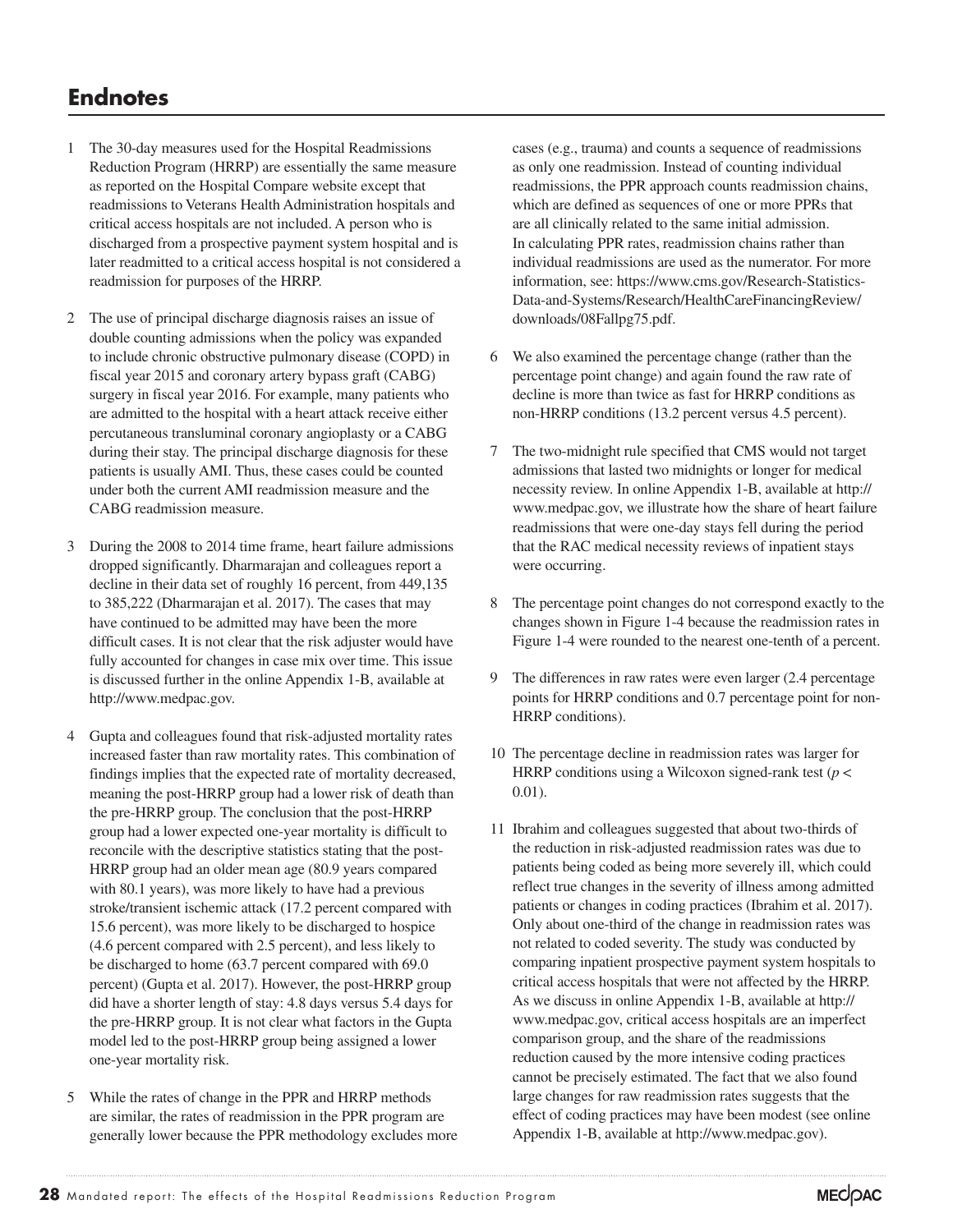12 The 3M risk of mortality measure we use to examine expected mortality indicates that the severity of illness of heart failure patients increased from 2010 to 2016. However, some of this increase may be due to greater coding rather than truly greater health needs. Therefore, we also examined indicators that are based on patient conditions before admission and indicators that are not dependent on coding. We found that the average hierarchical condition category score for patients admitted with heart failure increased from 2.74 in 2010 to 2.88 in 2012 and to 3.06 in 2016. This means that the diagnoses codes and other factors from the year before admission indicated that 2016 cohort of heart failure patients had higher expected annual healthcare costs (relative to the national average for that year) than the 2010 cohort. To examine factors unrelated to coding, we also examined intensive care unit use. We found the share of heart failure admissions with one or more

days in the intensive care unit increased from 34.3 percent in 2010 to 35.5 percent in 2012 to 35.8 percent in 2016. We also examined discharge destination as another indicator of health that is not dependent on coding. We saw the share of heart failure patients that were discharged home for selfcare decreased by 3.9 percentage points from 46.5 percent of patients in 2010 to 42.6 percent of patients in 2016. In contrast, the share discharged to hospice increased by 1.1 percentage points; the share of those discharged to home with home health care increased by 1.8 percentage points; the share discharged to an inpatient rehabilitation facility increased by 0.8 percentage points; and the share discharged to a skilled nursing facility increased by 0.5 percentage points. The coding-based indicators of health and the indicators that are not dependent on coding both point toward the 2016 cohort of patients being less healthy than the 2010 cohort.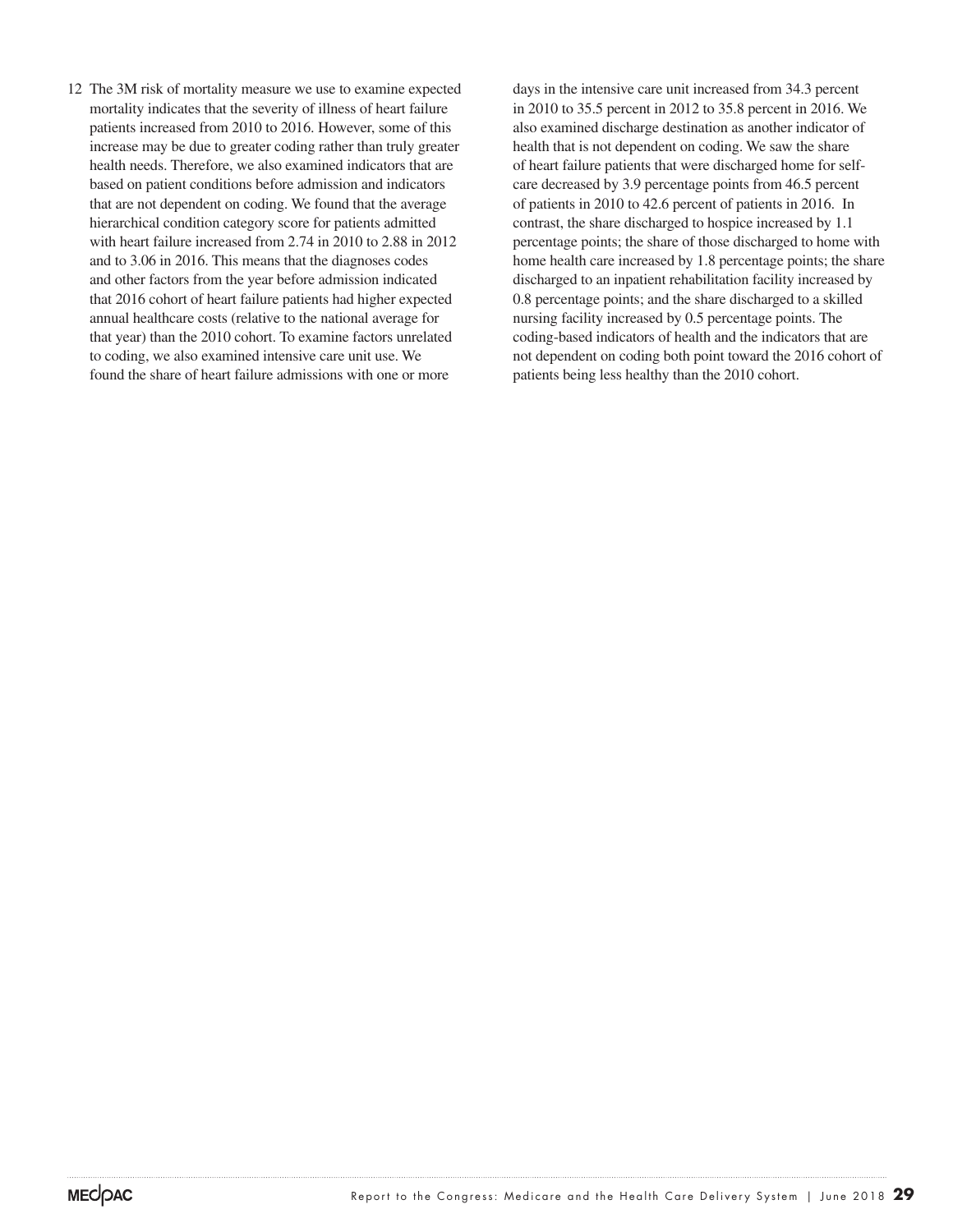# **References**

Birmingham, L. E., and W. H. Oglesby. 2018. Readmission rates in not-for-profit vs. proprietary hospitals before and after the Hospital Readmission Reduction Program implementation. *BMC Health Services Research* 18, no. 1 (January 19): 31.

Cary, M. P., Jr., V. Goode, N. Crego, et al. 2018. Hospital readmissions among total hip replacement patients in 2009 and 2014. *Archives of Physical Medicine and Rehabilitation* (January 30).

Centers for Medicare & Medicaid Services, Department of Health and Human Services. 2012. Medicare program; hospital inpatient prospective payment systems for acute care hospitals and the long-term care hospital prospective payment system and fiscal year 2013 rates; hospitals' resident caps for graduate medical education payment purposes; quality reporting requirements for specific providers and for ambulatory surgical centers. Proposed rule. *Federal Register* 77, no. 92 (May 11): 27870–28192.

Chatterjee, P., and K. E. Joynt Maddox. 2018. U.S. national trends in mortality from acute myocardial infarction and heart failure policy: Success or failure? *JAMA Cardiology* (Published online March 14). https://jamanetwork.com/journals/jamacardiology/ article-abstract/2674715?redirect=true.

Chen, M., and D. C. Grabowski. 2017. Hospital Readmissions Reduction Program: Intended and unintended effects. *Medical Care Research and Review* (December 1): 1–18.

Coleman, E. A., C. Parry, S. Chalmers, et al. 2006. The care transitions intervention: Results of a randomized controlled trial. *Archives of Internal Medicine* 166, no. 17 (September 25): 1822–1828.

Dharmarajan, K., and H. M. Krumholz. 2017. Consequences of reductions in hospital readmissions: Reply. *Journal of the American Medical Association* 318, no. 19 (November 21): 1934.

Dharmarajan, K., Y. Wang, Z. Lin, et al. 2017. Association of changing hospital readmission rates with mortality rates after hospital discharge. *Journal of the American Medical Association* 318, no. 3 (July 18): 270–278.

Gu, Q., L. Koenig, J. Faerberg, et al. 2014. The Medicare Hospital Readmissions Reduction Program: Potential unintended consequences for hospitals serving vulnerable populations. *Health Services Research* 49, no. 3 (June): 818–837.

Gupta, A., L. A. Allen, D. L. Bhatt, et al. 2017. Association of the Hospital Readmissions Reduction Program implementation with readmission and mortality outcomes in heart failure. *JAMA Cardiology* (November 12). https://jamanetwork.com/journals/ jamacardiology/article-abstract/2663213?redirect=true.

Himmelstein, D., and S. Woolhandler. 2015. Quality improvement: 'Become good at cheating and you never need to become good at anything else'. *Health Affairs* blog, August 27. http://healthaffairs.org/blog/2015/08/27/quality-improvementbecome-good-at-cheating-and-you-never-need-to-become-goodat-anything-else/.

Hu, J., M. D. Gonsahn, and D. R. Nerenz. 2014. Socioeconomic status and readmissions: Evidence from an urban teaching hospital. *Health Affairs* 33, no. 5 (May): 778–785.

Hu, J., A. J. H. Kind, and D. Nerenz. 2018. Area Deprivation Index predicts readmission risk at an urban teaching hospital. *American Journal of Medical Quality* (January 1): 1–9.

Ibrahim, A. M., J. B. Dimick, S. S. Sinha, et al. 2017. Association of coded severity with readmission reduction after the Hospital Readmissions Reduction Program. *JAMA Internal Medicine* (November 13). https://jamanetwork.com/journals/ jamainternalmedicine/fullarticle/2663252.

Jack, B. W., V. K. Chetty, D. Anthony, et al. 2009. A reengineered hospital discharge program to decrease rehospitalization: A randomized trial. *Annals of Internal Medicine* 150, no. 3 (February 3): 178–187.

Jencks, S. F., M. V. Williams, and E. A. Coleman. 2009. Rehospitalizations among patients in the Medicare fee-for-service program. *New England Journal of Medicine* 360, no. 14 (April 2): 1418–1428.

Joynt, K. E., J. E. Figueroa, J. Oray, et al. 2016. Opinions on the Hospital Readmission Reduction Program: Results of a national survey of hospital leaders. *American Journal of Managed Care*  22, no. 8 (August 1): e287–294.

Kanaan, S. 2009. *Homeward bound: Nine patient-centered programs cut readmissions.* Oakland, CA: California HealthCare Foundation.

Khera, R., A. Pandey, C. R. Ayers, et al. 2017. Contemporary epidemiology of heart failure in fee-for-service Medicare beneficiaries across healthcare settings. *Circulation: Heart Failure* 10, no. 11 (November): 1–9.

Klevens, R. M., J. R. Edwards, C. L. Richards, Jr., et al. 2007. Estimating health care-associated infections and deaths in U.S. hospitals, 2002. *Public Health Reports* 122, no. 2 (March–April): 160–166.

McHugh, J. P., A. Foster, V. Mor, et al. 2017. Reducing hospital readmissions through preferred networks of skilled nursing facilities. *Health Affairs* 36, no. 9 (September 1): 1591–1598.